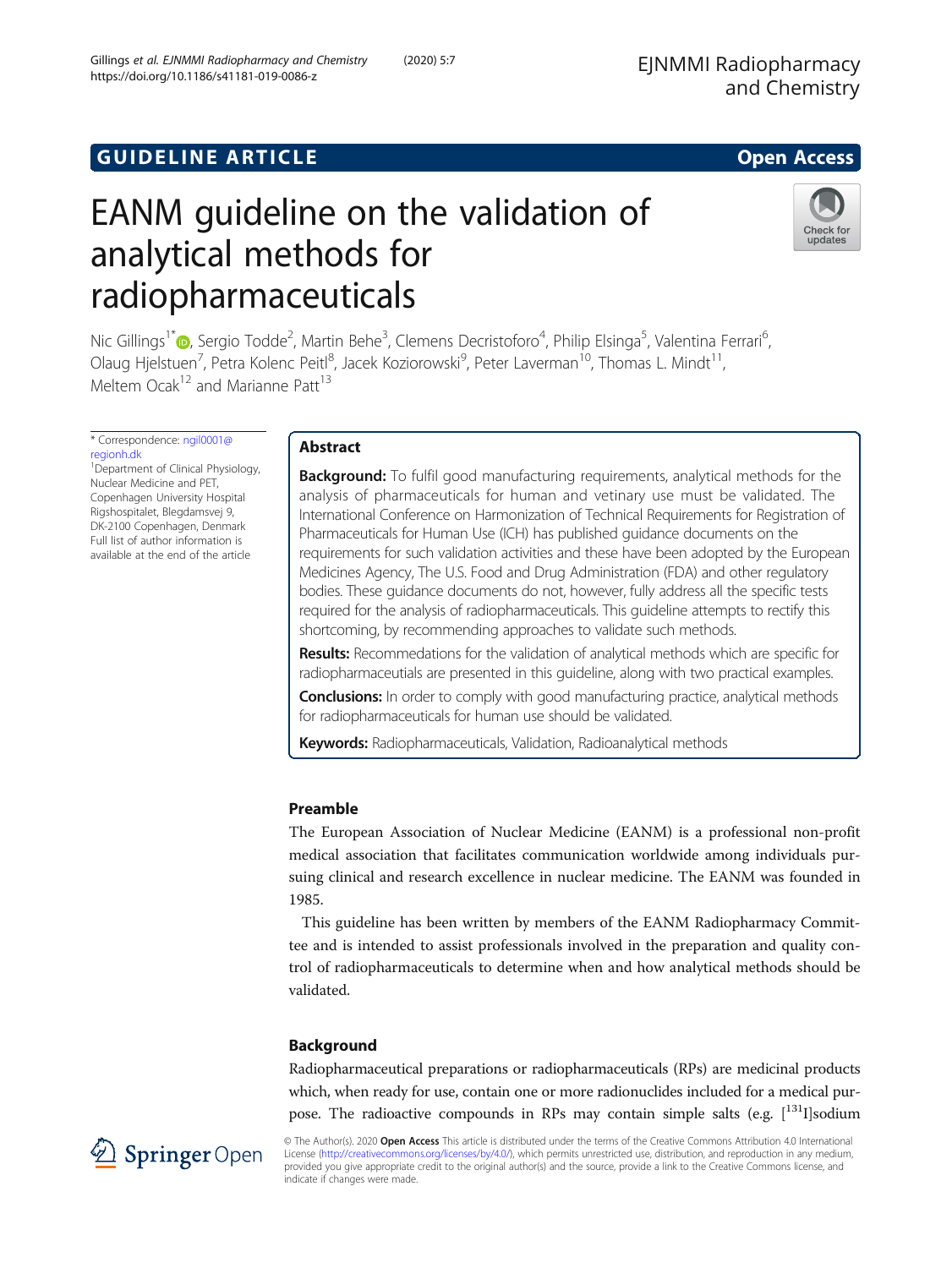iodide), metal complexes (e.g.,  $[<sup>99m</sup>Tc]$ technetium exametazime), small organic molecules (e.g.  $[18F]$ fluorodeoxyglucose) or large molecules (e.g.  $125$ I-labelled human serum albumin) as the active pharmaceutical ingredient. The principal radioactive ingredient may be characterised and quantified on the basis of the chemistry of the molecule and the physical properties of the radionuclide. As for any other pharmaceutical, their quality needs to be controlled before administration to patients, to ensure that their characteristics (i.e. identity, strength, and purity) are suitable for the intended purpose. However, for quality control of radiopharmaceuticals two specific aspects which differ from conventional pharmaceuticals must be taken into account:

- The strength of a radiopharmaceutical is defined by its radioactivity content (in MBq), or radioactivity concentration (MBq/ml), and it follows the decay law; thus, the strength of a radiopharmaceutical decreases with time. Radionuclides used in the field of molecular imaging and therapy may have half-lives in the range of seconds to hundreds of days.
- Whilst analytical techniques used to determine the content of non-radioactive components (e.g. precursors, cold ligands, non-radioactive impurities, residual solvents, etc.) of radiopharmaceutical preparations are generally the same as those used for conventional pharmaceuticals, radioactivity determination requires specific techniques, which make use of dedicated instrumentation capable of specifically detecting, discriminating and quantifying the radioactivity in the sample.

Before their use in routine quality control procedures, analytical methods must be validated. Validation is intended to ensure that the methods are suitable for their intended purpose. This involves testing a number of parameters as defined in the guidance document released by the International Conference on Harmonization of Technical Requirements for Registration of Pharmaceuticals for Human Use (ICH), which has been adopted by the European Medicines Agency (CPMP/ICH/381/95 [2014\)](#page-28-0) and is thus applicable in the Member States of the European Union (EU). The requirements for validation according to ICH can be seen in Table [1.](#page-2-0)

# **Discussion**

The ICH guideline provides a definition for each of the mentioned validation characteristics and methodology, with practical hints on how to investigate specificity, linearity, etc.; thus, it represents a general and commonly accepted basis for the validation of analytical methods. However, in the ICH guidelines it is also stated that "approaches other than those set forth in this guideline may be applicable and acceptable. It is the responsibility of the applicant to choose the validation procedure and protocol most suitable for their product", thus recognizing that the suggested methodology may not be fully applicable in special cases. Although they are not specifically mentioned in ICH text, radiopharmaceuticals are certainly a special case. With the aim to provide guidance on the validation of radioanalytical methods, Table [1](#page-2-0) has been modified to address the specific tests required for radiopharmaceuticals (Table [2\)](#page-3-0). Besides the ICH guidelines, there are numerous other publications describing the validation of analytical methods for conventional pharmaceuticals. Thus, this guidance document will focus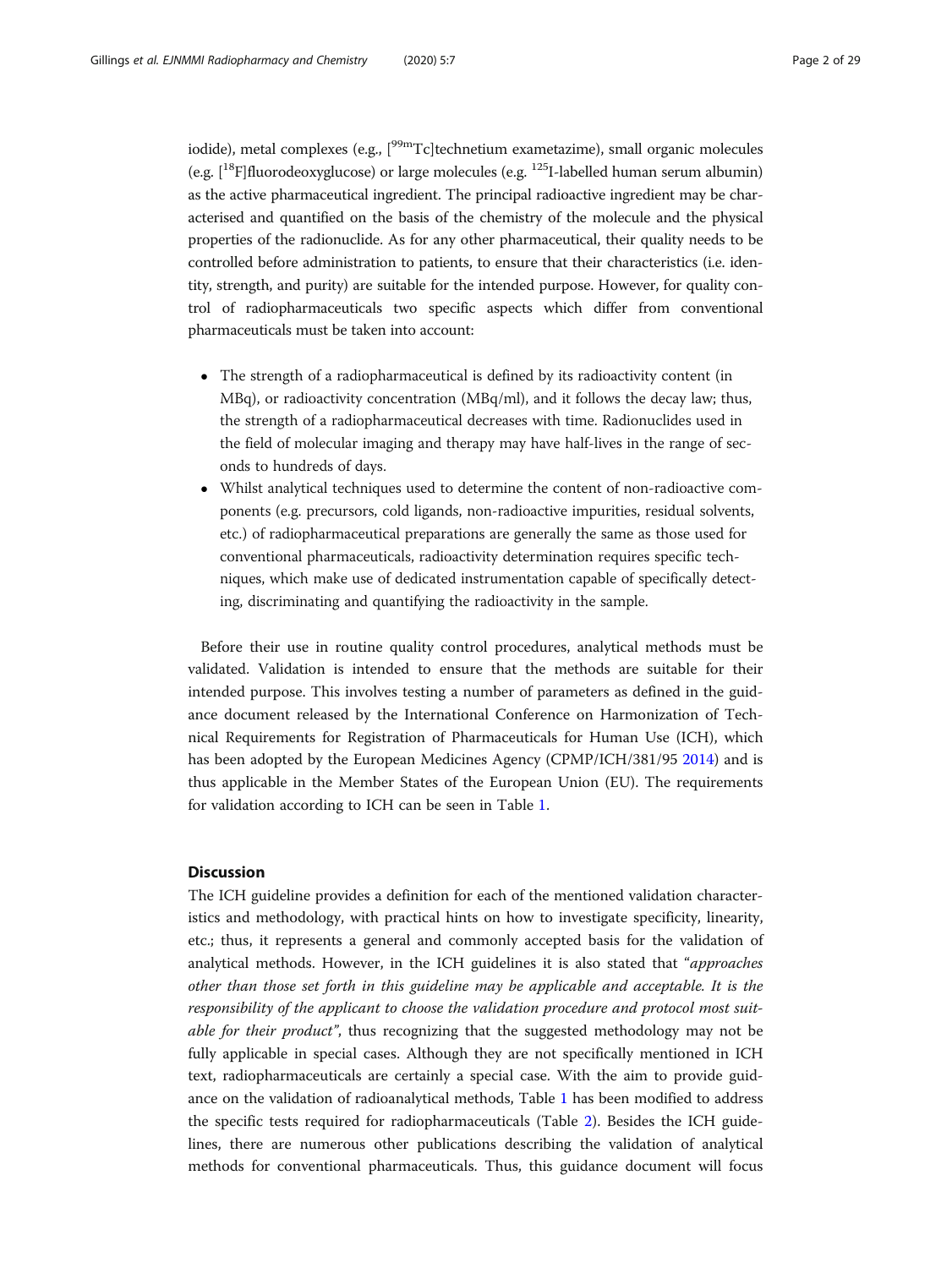|                        | Type of analytical procedure |                          |       |                                                   |  |
|------------------------|------------------------------|--------------------------|-------|---------------------------------------------------|--|
|                        | Identification               | Testing for impurities   |       | Assay                                             |  |
|                        |                              | Quantitative             | Limit | Dissolution Measurement only<br>Content / potency |  |
| Characteristic         |                              |                          |       |                                                   |  |
| Accuracy               |                              | $^{+}$                   |       | $^{+}$                                            |  |
| Precision              |                              |                          |       |                                                   |  |
| Repeatability          |                              | $+$                      |       | $+$                                               |  |
| Intermediate Precision |                              | $+$ <sup>a</sup>         |       | $+$ <sup>a</sup>                                  |  |
| Specificityb           | $+$                          | $+$                      | $+$   | $+$                                               |  |
| Detection Limit        |                              | $\lrcorner^{\mathsf{C}}$ | $+$   |                                                   |  |
| Quantification Limit   |                              | $+$                      |       |                                                   |  |
| Linearity              |                              | $+$                      |       | $+$                                               |  |
| Range                  |                              | $^{+}$                   |       | $^{+}$                                            |  |

<span id="page-2-0"></span>

|  |  |  |  | <b>Table 1</b> Characteristics to be validated following ICH Q2(R1) |  |  |  |  |  |  |  |  |  |
|--|--|--|--|---------------------------------------------------------------------|--|--|--|--|--|--|--|--|--|
|--|--|--|--|---------------------------------------------------------------------|--|--|--|--|--|--|--|--|--|

– signifies that this characteristic is not normally evaluated

+ signifies that this characteristic is normally evaluated

<sup>a</sup>in cases where reproducibility has been tested, intermediate precision is not needed

<sup>b</sup>lack of specificity of one analytical procedure could be compensated by other supporting analytical procedure(s)

<sup>c</sup>may be needed in some cases

mainly on the validation of radioanalytical methods, with conventional methods only touched upon in special cases.

Before designing a protocol for validation of analytical methods, it is crucial to check which quality references apply and if these need to be supplemented by further quality requirements, as this may determine the extent of required validation. In the 38 member states of the Council of Europe, including all members of the European Union (EU), the European Pharmacopoeia (Ph. Eur.) is the single, official and legal point of reference for manufacturing and quality control standards for medicinal products, including radiopharmaceuticals. The European Pharmacopoeia contains general monographs and a very large number of individual monographs for substances for pharmaceutical use, written by groups of experts, based upon specifications of authorised and frequently used preparations in Ph. Eur. member states and adopted by the Ph. Eur. Commission. The contents and indications of these monographs are mandatory in all 38 member states. These texts apply to both industrial and academic/hospital-based manufacturers and for "any medicinal product which is prepared in a pharmacy in accordance with the prescriptions of a pharmacopoeia and is intended to be supplied directly to the patients served by the pharmacy in question (commonly known as the officinal formula)".

In the General Notices of the Ph. Eur. it is stated that "The test methods given in monographs and general chapters have been validated in accordance with accepted scientific practice and current recommendations on analytical validation. Unless otherwise stated in the monograph or general chapter, validation of the test methods by the analyst is not required". Thus, if a Ph. Eur. monograph exists, the quality control of a (radio)pharmaceutical is described in the monograph, i.e. which controls have to be performed, including the related method of analysis with experimental details (e.g. stationary phase, mobile phase, flow rate, wavelength in case of HPLC analysis with UV detector, etc.) and acceptance criteria. If the monograph is followed, the analytical methods described do not need to be validated but must be verified in each individual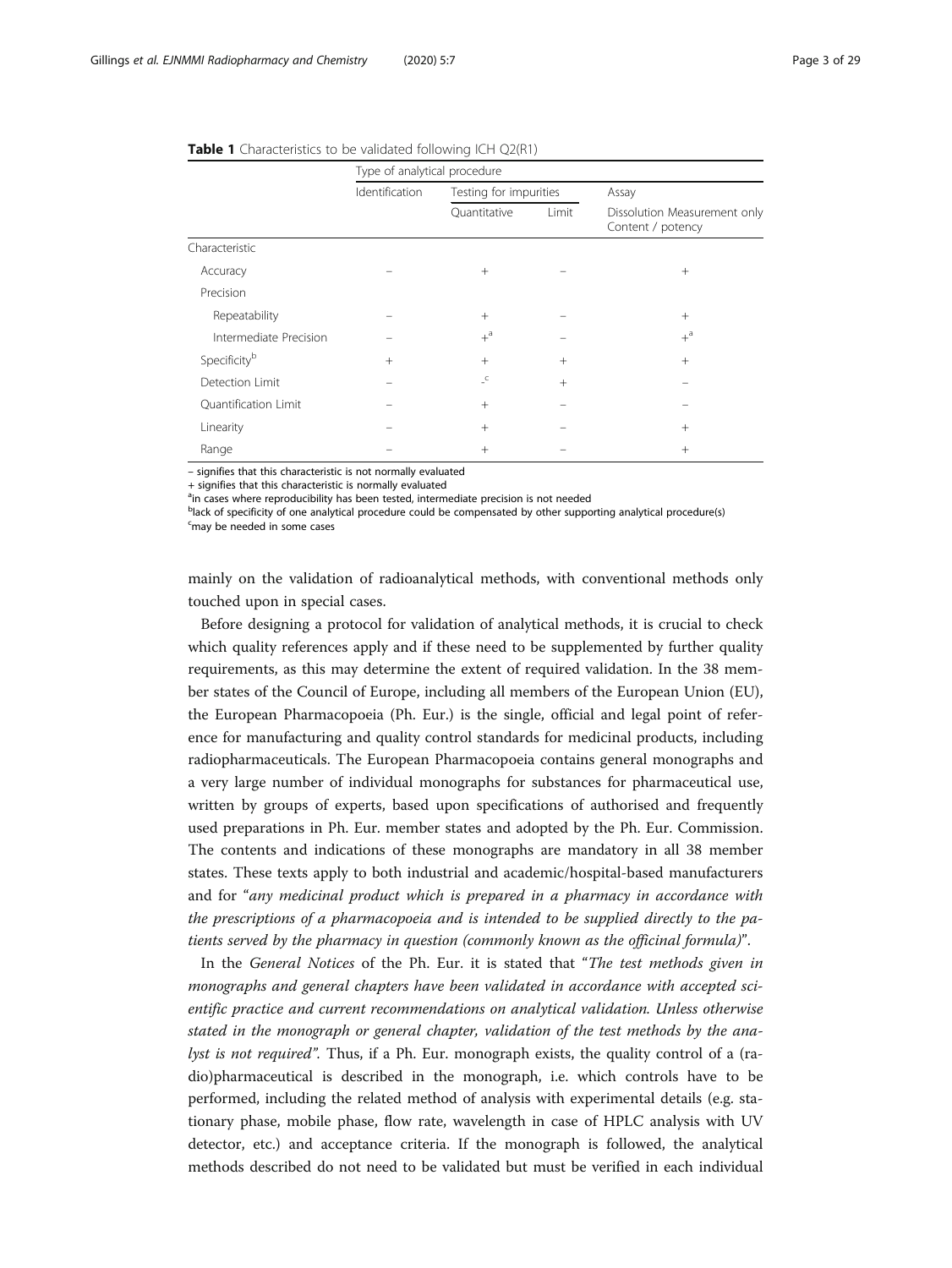<span id="page-3-0"></span>

| Table 2 ICH table adapted to radiopharmaceuticals                                                                                |                               |                          |                |                                                                                                                            |              |                                       |                                   |
|----------------------------------------------------------------------------------------------------------------------------------|-------------------------------|--------------------------|----------------|----------------------------------------------------------------------------------------------------------------------------|--------------|---------------------------------------|-----------------------------------|
| Type of analytical procedure Radioactivity                                                                                       | Content (assay) (approx. t/2) |                          | (spectrometry) | Radionuclide identity Radionuclide identity Radiochemical identity Radionuclidic purity Radionuclidic purity<br>(HPLC/TLC) | (limit test) | (spectrometry after decay) (HPLC/TLC) | Radiochemical purity <sup>ª</sup> |
| Characteristics                                                                                                                  |                               |                          |                |                                                                                                                            |              |                                       |                                   |
| Accuracy                                                                                                                         |                               | $\mathsf{I}$             |                | I                                                                                                                          |              |                                       |                                   |
| Precision (Repeatability)                                                                                                        |                               |                          | Ī              | Ī                                                                                                                          |              | Œ                                     | Æ                                 |
| Intermediate Precision                                                                                                           |                               | $\overline{\phantom{a}}$ |                | I                                                                                                                          |              | E                                     | E                                 |
| Specificity                                                                                                                      |                               |                          |                |                                                                                                                            |              |                                       |                                   |
| Detection Limit                                                                                                                  |                               | $\mathsf{I}$             | Ī              | I                                                                                                                          |              |                                       | I                                 |
| Quantification Limit                                                                                                             |                               | $\mathsf{I}$             | I              | $\overline{\phantom{a}}$                                                                                                   | I            |                                       |                                   |
| Linearity                                                                                                                        |                               | $^{+}$                   | Ī              | I                                                                                                                          | I            | ┽                                     | $^+$                              |
| Range                                                                                                                            |                               |                          | I              | I                                                                                                                          | I            | ╇                                     | $\hspace{0.1mm} +\hspace{0.1mm}$  |
| adioenantiomeric purity measurements should be validated analogously<br>(+) not always possible (e.g. short half life, see text) |                               |                          |                |                                                                                                                            |              |                                       |                                   |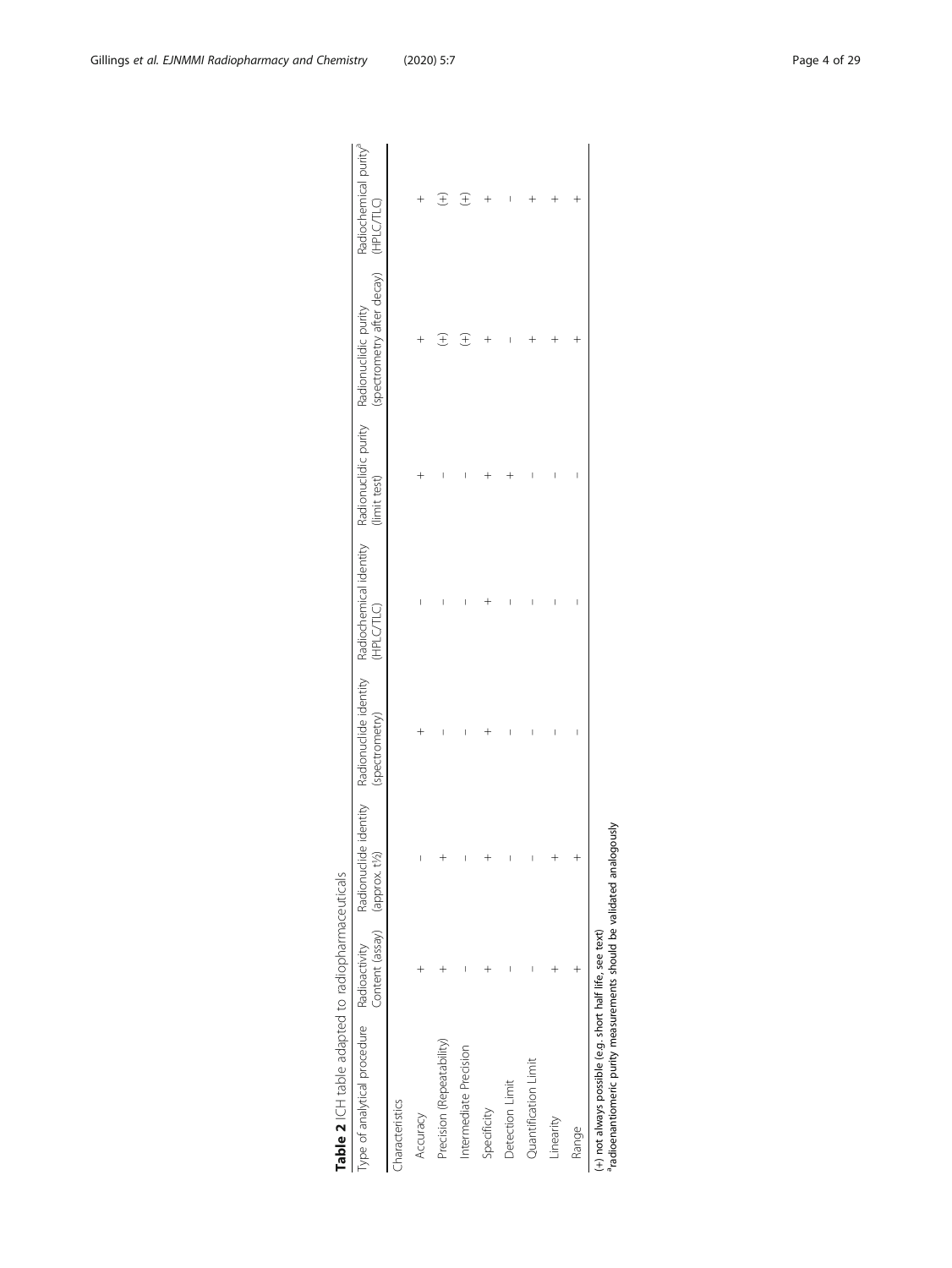laboratory, to ensure that the method has been implemented properly (e.g. system suitability test, detector linearity and limit of quantification). This is especially important for radioanalytical methods, where precise radiodetection methods are not specified in the individual monographs. It may also be relevant to verify that the chosen formulation of the preparation does not interfere with the tests described in the monograph. Currently, over 70 monographs for radiopharmaceuticals are available, which include most of the more frequently used radiopharmaceuticals, such as technetium-99m preparations (prepared from licensed kits) and fludeoxyglucose  $(^{18}F)$  injection ( $[^{18}F]FDG$ ). If a monograph for a radiopharmaceutical has not been published, or in case the monograph exists but for any reasons it is preferred to use a different method, the suitability of the individual analytical method(s) must be assessed and demonstrated by validation.

# Radioanalytical tests

# Radioactivity content (assay)

The radioactivity content of a radiopharmaceutical is often determined using a dose calibrator (ionisation chamber). Other methods such as the use of well counters (scintillation detectors) may also be suitable. Further guidance can be found in the European Pharmacopoeia (Ph. Eur. 2.2.66 [2016](#page-28-0)). Validation for a given radionuclide will normally be assured by calibration and qualification of the measurement system, and method (product) specific validation is generally not a prerequisite.

# **Accuracy**

Accuracy is assured by calibration using sources of radionuclides traceable to national or international standards (e.g. cæsium-137). A daily constancy check is normally performed as confirmation. Recalibration should be performed as and when necessary. Instrument manufacturers normally provide specifications for accuracy.

#### Precision (repeatability)

Repeatability may be easily measured by six repeated measurements using a representative amount of radioactivity. The half-life of the radionuclide used, the quantification limit and the linear range of the radiodetector should be taken into account when determining how many repetitions it is feasible to perform. Decay correction may be required for short-lived radionuclides, thus the measured radioactivity needs to be recalculated to  $t_0$  using the decay equation:

$$
A_o = A/e^{-\lambda t}
$$

where:

 $A_0$  = activity at time 0  $A$  = activity at time t

- $t =$  time delay in minutes
- $\lambda$  = decay constant (ln2/t<sub>1/2</sub>)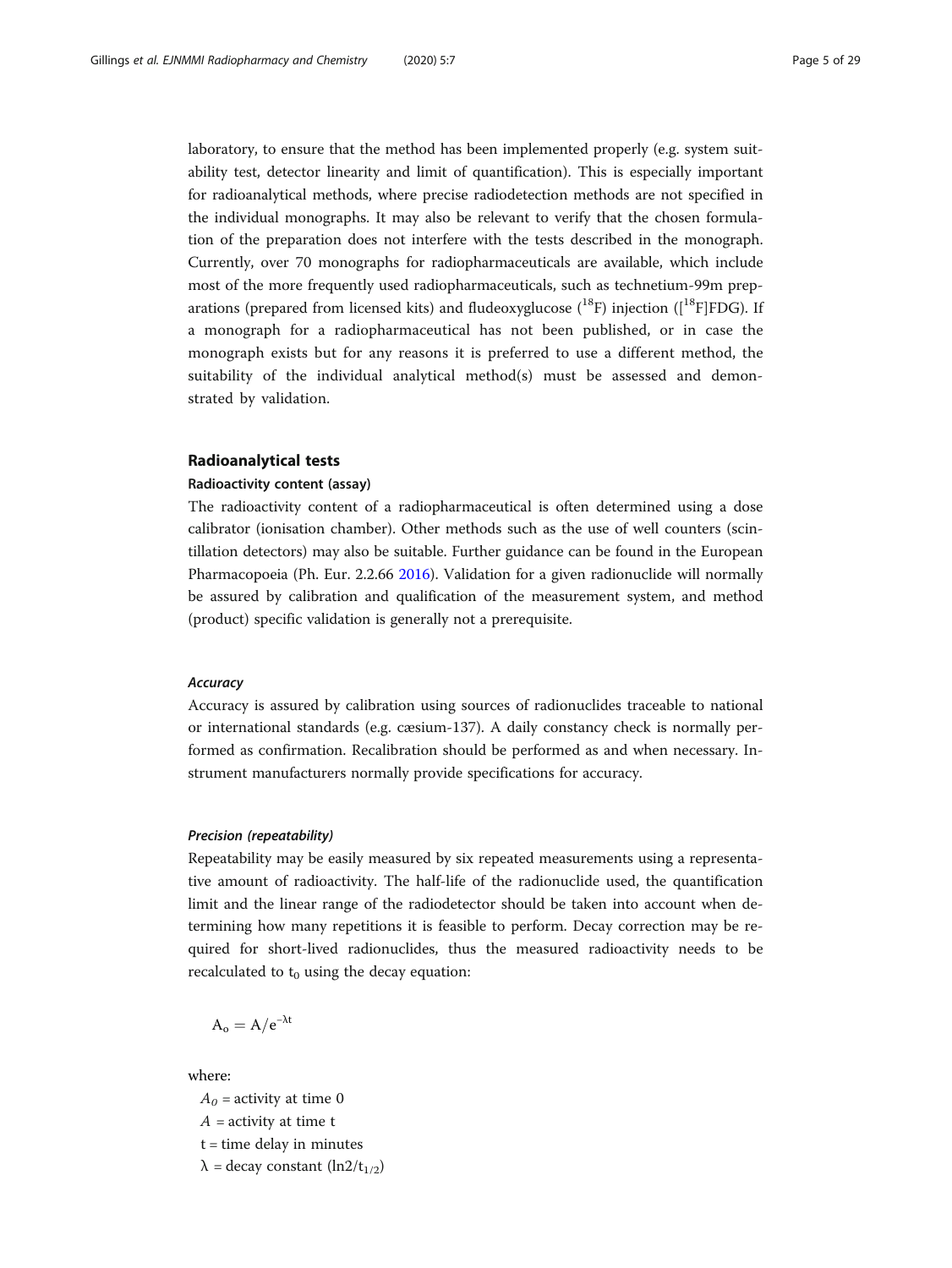#### Specificity

Specificity must be confirmed unless tests have ruled out the presence of relevant quantities of impurities which may interfere with the measurement. Possible attenuation due to matrix effects and geometry effects should be considered.

#### Linearity/range

Linearity measurements are generally part of the instrument qualification and should be performed at least yearly for the radionuclides used and over the whole measurement range. The useable measurement range should be based on the manufacturer's recommendations and the validation data.

#### Radionuclide identity

Radionuclide identity is established by assessing the physical characteristics of the radionuclide's emissions. The energy of the radiation can be determined using a gammaray or beta-particle spectrometer. Additionally, radionuclide identity can be confirmed by approximate half-life measurements using a dose calibrator or spectrometer (gamma or beta). As can be seen in Table [2](#page-3-0), different validation parameters are required for each test. Gamma-ray spectrometry is of limited usefulness for identification when the sample may include different radionuclides emitting gamma-rays of the same energy. This is indeed the case for positron emitters, that always emit gamma photons at 511 keV (and a sum peak at 1022 keV), due to the annihilation of positrons with the surrounding electrons; here, an additional decay test may allow to discriminate between two different positron emitting radionuclides, thus contributing to the identification of the desired radionuclide. Half-life determinations may be performed using either a gamma-ray spectrometer or dose calibrator, although the latter is easier and quicker to use and usually available in any nuclear medicine department. Gamma-ray spectrometry is often applied to determine the presence of long-lived radionuclide contaminants after sufficient decay of the main radionuclide.

#### Half-life measurement

A preliminary knowledge of the potential contaminant radionuclides' identities is very important, as their half-lives and amounts affect the experimental results. For instance, a longer-lived contaminant increases the overall sample decay time, and vice versa, and the effect is proportional to the difference between the half-lives of the desired radionuclide and contaminants. In case the latter are significantly shorter lived, compared with the intended radioisotope, it may be useful to wait before analysing the sample, to allow for sufficient decay of the impurity. The waiting time required for this should be defined during method validation.

**Precision (repeatability)** Repeatability is normally determined during instrument qualification for a given radionuclide as described for radioactivity content.

Specificity Half-life measurement should be specific for pure radionuclides. A suitable measurement time should be established during the validation procedure, depending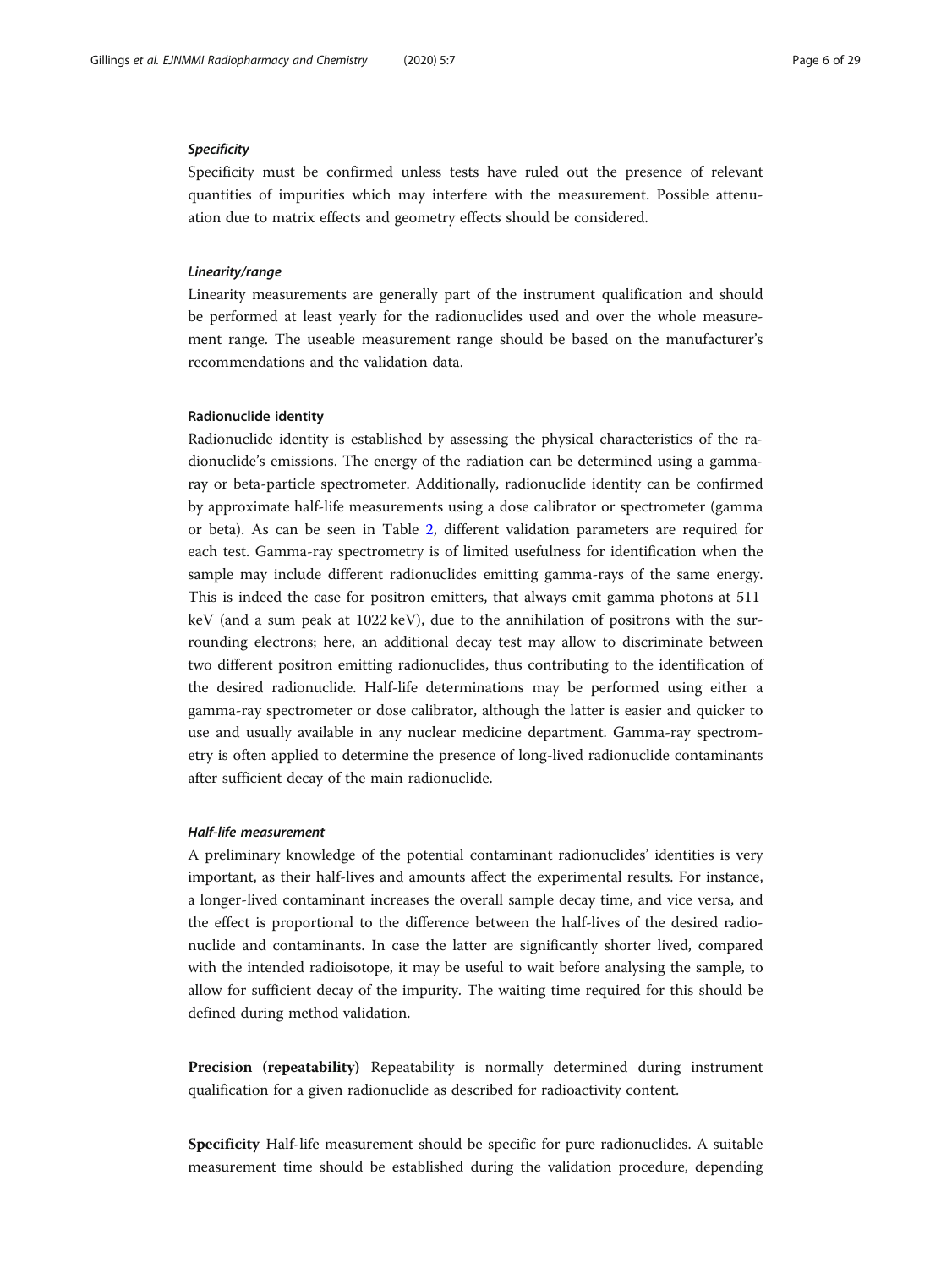on the half-life of the specific radionuclide. A minimum of three measurments should be used to determine the half-life.

Linearity/range Linearity is determined within a specified range during instrument qualification for a given radionuclide as described for radioactivity content.

# **Spectrometry**

Accuracy As a gamma-ray spectrometry detector provides a response in terms of emission energies, it is of paramount importance that the detector itself is suitably calibrated for energy using traceable standards. This is performed during instrument qualification and is not specific to any radiopharmaceutical method.

Specificity Ideally, specificity should be evaluated using a reference standard containing the intended radionuclide in combination with one or more of the expected contaminant radionuclides. However, this is often unpractical, due to unsuitable half-lives of the selected radionuclides or simply because they are not easily available from commercial sources. A useful alternative may be a calibrated, multi-nuclide or singlenuclide with multigamma-ray emission source, that may provide useful peaks in the intended working range (usually 0–2000 keV). As resolution is an indirect measure of specificity, results are strongly affected by the detector used, high purity germanium detectors having a much higher energy resolution than sodium iodide scintillation detectors  $\left($  < 1% vs. > 10%). This factor should be accounted for in the conclusions related to the validation of the method. In practice, a series of measurements with the calibrated source(s) is performed, and the resolution factor  $(R_s)$  is calculated considering the peak energies detected using the following equation:

$$
R_s = \frac{1.18 \times (Er_b - Er_a)}{FWHM_a + FWHM_b}
$$

Where:

 $Er_b$  = Energy of the peak for radionuclide « b »  $Er_a$  = Energy of the peak for radionuclide « a » FWHM<sub>b</sub> = full width at half maximum peak height for radionuclide «  $b \rightarrow$ FWHM<sub>a</sub> = full width at half maximum peak height for radionuclide « a »

Acceptance criteria might be set to  $R_s > 1$ . In the case of sodium iodide detectors,  $Er_b$ and  $Er_a$  will be the centroid energies.

# Radiochemical identity

Identification takes advantage of the physical characteristics of the radionuclide and physicochemical characteristics of the radiopharmaceutical. As radiopharmaceuticals are present in tracer amounts, there is a large excess of the non-radioactive substance which is often detectable using standard physicochemical techniques such as measurement of UV absorbance. Chromatographic analyses such as HPLC, TLC or GC are generally required. The chromatographic comparison of the radioactive product peak (i.e. retention time or retardation factor) with its non-radioactive counterpart (reference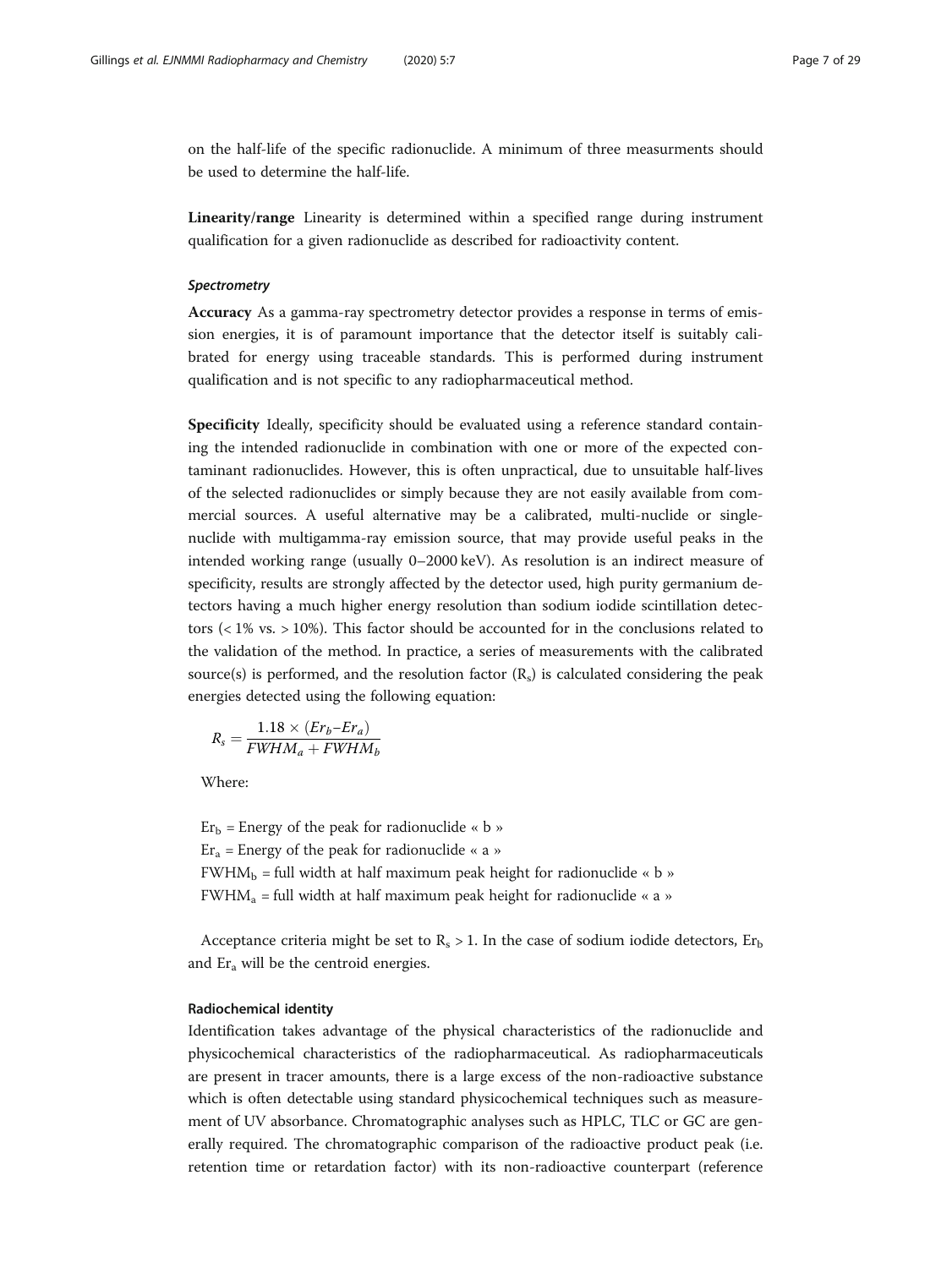standard) may be used as an identification test. In some cases, it may be appropriate to use two independent chromatographic methods to verify the identity of the radiopharmaceutical product. The ability of the method to determine the chemical identity of the radioactively labelled substance must be demonstrated. The retention time or retardation factor of the main radioactive product peak must correspond with the retention time of the non-radioactive reference standard. When using gas or liquid chromatography, the delay time between the in-line physicochemical (e.g. UV) and radioactivity detectors must be accounted for. Generally, retention times should correlate within ±5%. The reference standard can be analysed prior to the radioactive products and the two retention times compared. If retention times or retardation factors fluctuate, then the radioactive sample can be spiked with reference standard for a comparison in the same analysis.

# **Specificity**

Method validation must demonstrate that the radioactive product is resolved from any potentially interfering radioactive impurities. Baseline separation is preferable (Rs > 1.5; when two peaks of equal size, and Gaussian-shaped; i.e. "perfect" peaks have less than 1% overlap).

# Radionuclidic purity

This is often divided into two tests:

i) A limit test to determine the presence of short-lived radionuclides

This test is aimed at detecting impurities with half-lives comparable with that of the main radionuclide. For impurities with shorter half-lives, it is expected that their amount becomes negligible at the time the radiopharmaceutical is used. The test is often performed using a sodium iodide scintillation detector and additionally acts as a radionuclide identity test, where for example the characteristic 511 and 1022 keV peaks from positron emitters will be seen. Normally the main peak will hamper any attempts to detect small radionuclidic impurities and tests following decay of the main radionuclide are required (see below).

# **Accuracy**

Accuracy relies on the energy calibration and is generally assured by instrument qualification as mentioned earlier.

# **Specificity**

It should at least be verified that any potential impurities which may be present can be detected at the predefined limit. Measurement times and applied radioactivity should be established during the validation.

# Detection limit

For known short-lived radionuclidic impurities, the measurement system and method should be optimised, and the detection limit should be determined. An estimation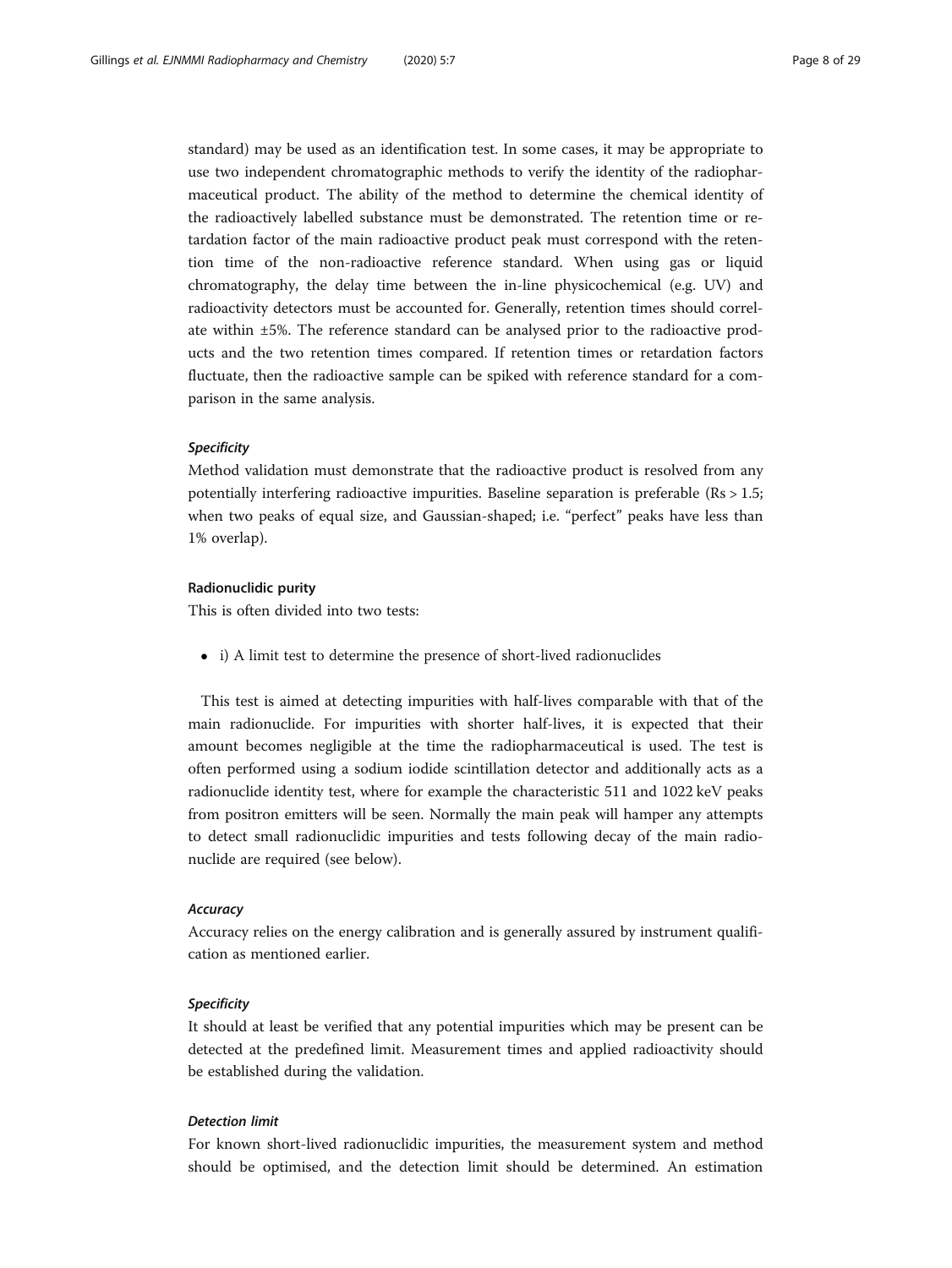based on a signal to noise ratio of 3:1 as described in the European Pharmacopoeia (Ph. Eur. 2.2.46 [2016\)](#page-28-0) is appropriate.

• ii) A quantitative test (after decay) to determine the presence of longer-lived radionuclidic impurities.

The absence of long-lived radionuclides in radiopharmaceutical preparations must be ensured. For example, cyclotron produced zirconium-89 may contain yttrium-88 ( $t\frac{1}{2}$  = 106 days) and fluorine-18 may contain tritium  $(t\frac{1}{2} = 12.3$  years) and various long-lived metal radionuclides leached from cyclotron target foils (e.g. manganese-52 and 54 and cobalt-56, 57 and 58). Radionuclides often have gamma emissions which are characteristic and unique, and by using suitable methods such as gamma-ray spectrometry, which is capable of detecting gamma-rays and their emission energies, it is possible to quantify any radionuclidic impurities. In the case of tritium, a beta detection system is essential as there are no gamma-ray emissions.

# **Accuracy**

Accuracy may be evaluated using traceable single or multinuclide calibrated sources. It is important that the half-life of the calibration nuclide(s) is long enough to allow measurement with minimum effects due to decay. After a suitable number of acquisitions, accuracy is then determined by comparison of calculated activity of the calibration radionuclides with the activity quantified by the instrument.

The relative content of longer-lived radionuclide contaminants increases with time. Thus, it is important to quantify contaminants whose half-life is similar or longer compared with that of the main radionuclide. Samples should be allowed to decay for a suitable time, and decay time should be clearly defined. For instance, Ph. Eur. monographs for fluorine-18 labelled radiopharmaceuticals suggest retaining the sample at least 24 h to allow fluorine-18 to decay to a level that permits detection and quantification of the impurities. Most Ph. Eur. monographs specify a radionuclidic purity of > 99.9%. This should be demonstrated throughout the shelflife of the radiopharmaceutical, which can be particularly challenging for shortlived radionuclides. For example,  $[{}^{18}F]FDG$  often has a 12 h shelf-life. Thus, the radioactivity due to fluorine-18 decays by a factor of ca. 100 during this shelf-life and 0.1% of radionuclidic impurities must be quantifiable relative to the radioactivity of the product at the end of its shelf-life.

# Precision (repeatability)

Measurement times and detector settings should be standardised to obtain a sufficient precision. Repeatability can be validated by six consecutive measurements of the same sample.

# Intermediate precision

If considered appropriate, testing of the same sample on different days should be used to demonstrate intermediate precision.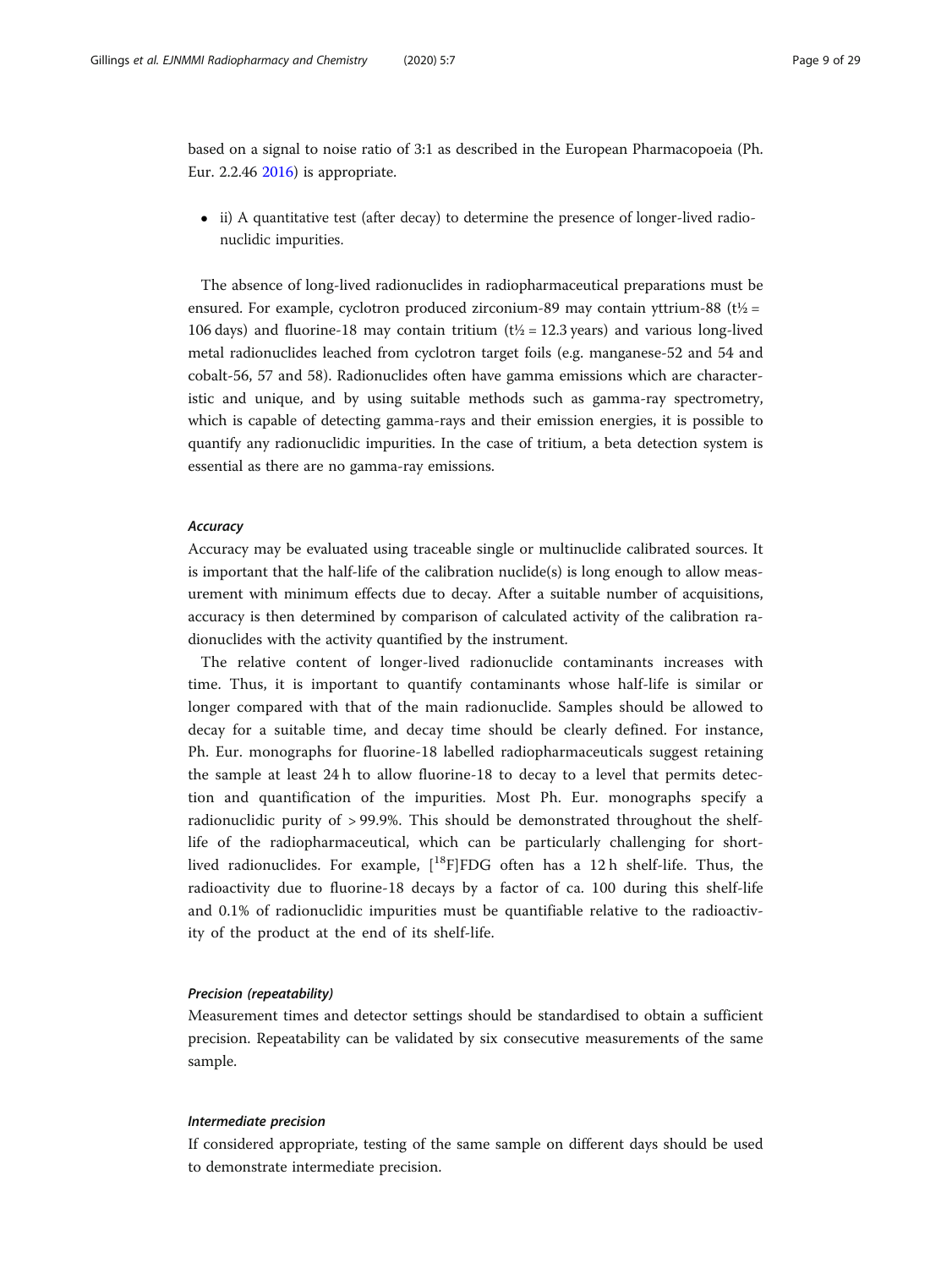#### **Specificity**

It should be verified that any potential impurities which may be present can be detected at the predefined limit using the measurement system. Measurement times should be established during the validation.

# Detection limit

Using gamma-ray spectrometry, the limit of quantification may be suitably replaced by MDA (minimum detectable activity) values, which are determined by qualified software in the instrument every time a sample is measured. MDA is a parameter depending on several factors such as geometry, activity, background activity, counting time, etc. All these factors should be defined during validation, in order to obtain consistent results.

# Linearity

Linearity will normally be demonstrated during instrument qualification.

# Range

A suitable range should be defined, based on establishing measurement times, in order to ensure detection of potential radionuclidic impurities above the specified limit with defined sample radioactivities.

# Radiochemical purity

# Radio-HPLC

Radiochemical purity (RCP) measurements establish the content of impurities labelled with the same radionuclide used to prepare a radiopharmaceutical, but with a different chemical form. Strictly speaking, determination of radiochemical purity is not truly quantitative, as it is typically calculated as the ratio between the peak area of the desired radiopharmaceutical and the overall area of all the detected peaks in the radiochromatogram (corrected for decay). The instrument used to determine radiochemical purity with HPLC (radio-HPLC) is the radiometric detector (radiodetector), which is normally an in-line detector connected in series with a UV or other physicochemical detector. The radiometric detector can be a Geiger-Müller probe, a scintillation detector or a PIN diode. The validation of the method relies on the fact that all the applied sample (radioactivity) is eluted from the HPLC column. This is known as recovery and, before any other validation parameters are considered, it is necessary to measure this.

Recovery Certain radiochemical impurities commonly found in radiopharmaceuticals (e.g.  $[18F]$ fluoride,  $[68Ga]$ gallium ions,  $99m$ Tc-pertechnetate) may be retained in the injection system, pre-column filters, tubing or the column material itself. There are several methods suitable for estimation of these effects, which must be considered when validating the method. For example:

 Comparison of the injected radioactivity with the eluted radioactivity – this can be achieved by collecting the eluent in fractions and measuring them (compared with the calculated or measured injected radioactivity).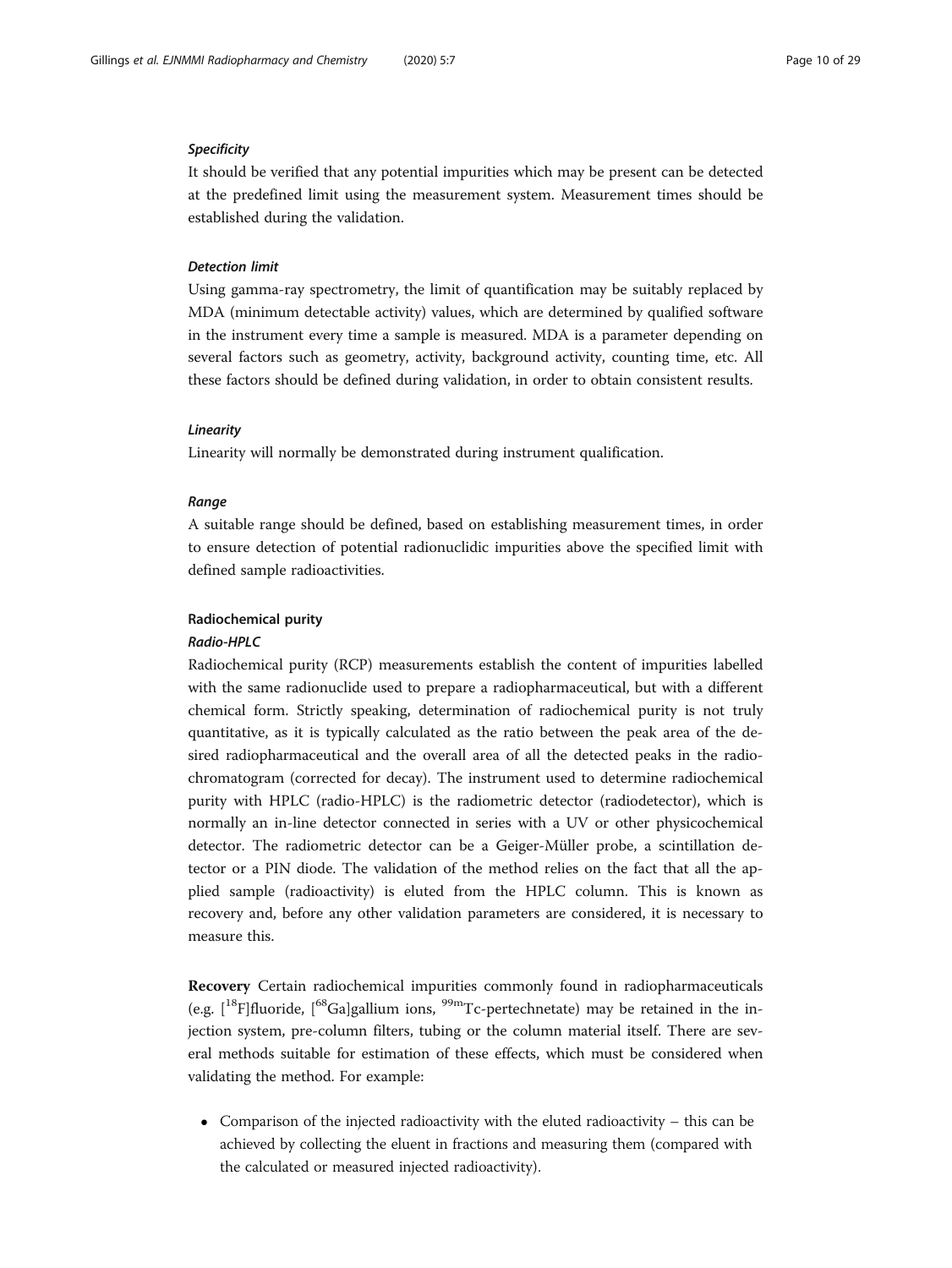- Performing a second analysis in which the sample bypasses the HPLC column and flows directly through the radiodetector (using switching valves) and comparing the peak areas from the two radiochromatograms, after appropriate correction for radioactive decay. This method will not account for retention of radioactivity in the injection system or tubing.
- By performing spike recovery experiments with samples spiked with known amounts of a radioactive impurity (e.g.  $[18F]$ fluoride). This method requires very careful sample preparation to be certain that the "true" radiochemical purities are accurate.

Accuracy In some circumstances, it may be appropriate to determine accuracy of a method using non-radioactive reference materials. This relies on the availability and detectability of compounds which are detected as radioactive impurities. It can, however, be challenging to identify such impurities due to the low masses involved (may require highly sensitive MS detectors). In this situation accuracy may be determined during the validation of the method for the determination of the "cold" drug substance and chemical impurities. However, in this case, any characteristics specific to the radiodetector used will not be accounted for.

If the identity of radioactive impurities is known, and if they are available, then these can be utilised to determine accuracy, by preparing samples spiked with various amounts of impurities and comparing the expected RCP with the measured RCP. The results can be expressed as recovery in percentage terms. An example of the importance of this concept is the determination of radiochemical purity of fluorine-18 labelled RP's. It is well known that free  $[{}^{18}F]$ fluoride adheres to some extent to many HPLC columns and considerable tailing of the peak is often observed. This is dependent on the pH of the eluent and the column material (Ory et al. [2015](#page-28-0)). Thus, in order to validate a radiochemical purity method where  $[{}^{18}F]$ fluoride is a specified impurity, a spike recovery analysis may be justified. If radio-HPLC alone is relied on for a radiochemical purity test, a radio-TLC method may also be useful to verify the accuracy of the method.

Precision (repeatability) The repeatability of RCP determination should be determined by sequential analysis of at least 6 homogeneous samples of the radiopharmaceutical preparation with a radioactivity concentration close to that expected for routine analysis. However, the half-life of the radionuclide, the limit of quantification and the linear range of the radiodetector should be taken into account when determining how many repetitions it is feasible to perform. Peak areas obtained after integration need to be recalculated to  $T_0$  using the decay equation:

 $A_0 = A/e^{-\lambda t}$ 

Where:

 $A_0$  = corrected peak area

A = measured peak area

t = time interval in minutes between the considered injection and the first one

 $t_{1/2}$  = half-life in minutes

 $\lambda$  = decay constant = ln2/t<sub>1/2</sub>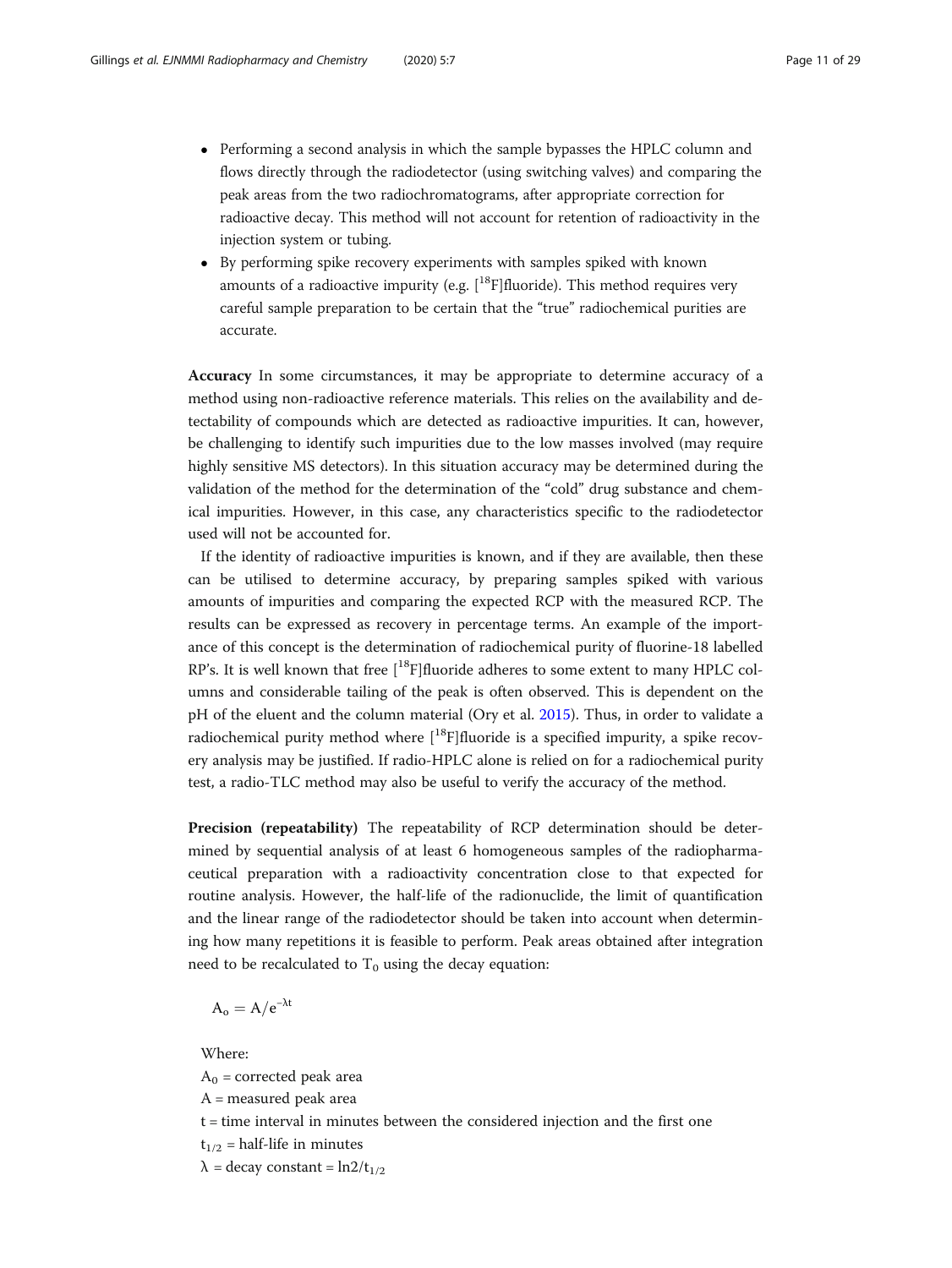Peak areas, normalized for decay, may then be used to calculate the radiochemical purity and perform a statistical analysis. A specification for precision in absolute percentage terms should be defined for this test, e.g.  $RCP \pm 0.5$ %. In cases where the radiopharmaceutical is of very high radiochemical purity, it may be necessary to spike samples with a known radioactive impurity in order to determine repeatability.

Intermediate precision Since HPLC systems are generally automated, the results should be independent of the analyst and thus omission of this test may be justified unless manual injections are performed. The intermediate precision may however be assessed by having different analysts evaluate the chromatograms obtained during the repeatability tests. Manual integration of peaks can be subjective and may therefore affect the precision of the method.

Specificity If the radiochemical species have non-radioactive ("cold") counterparts available, the assessment performed during the validation of the method for the determination of the drug substance may be applicable to the method for radiochemical purity, as it may be assumed that retention times are comparable. However, any differences in peak width between "cold" and radioactive peaks should be considered. Where "cold" reference samples of radiochemical impurities are unavailable, retention times and the ability of the method to clearly separate them from the desired radiopharmaceutical should be assessed. A second HPLC method (different column or different mobile phase) may be considered to confirm that there are no radioactive impurities coeluting with the main peak. Radiopharmaceutical product samples should be spiked with radioactive reference standards, if available, to determine the resolution factor. Baseline resolution of all peaks is preferable (Rs > 1.5). As mentioned above, certain radioactive impurities such as  $[18F]$ fluoride may be challenging and a secondary complementary method may be necessary.

Quantification limit Determination of the limit of quantification (LOQ) is important, as the expected activities of the radiolabelled impurities are usually low or very low, and experimental tests or calculations are aimed to determine the lowest activity at which they may be reliably quantified. In practice, considering that both the desired product and the impurities are labelled with the same radionuclide, LOQ may be experimentally determined using samples labelled with the desired radionuclide (for instance, the radiopharmaceutical itself), allowing them to decay, and performing the HPLC analysis. Whilst a determination of LOQ is achievable, this is always related to a specific substance (peak) and will not necessarily be appropriate for a given radioactive impurity. Thus, validation of LOQ should determine the amount of radioactivity (radioactivity concentration and injection volume) which must be applied in order to assure the quantification of small amounts of radioactive impurities. LOQ is determined in terms of absolute radioactivity or radioactivity concentration. These values must be related to the determination of RCP (in percentage terms) such that its uncertainty can be quantified. For example, it may be defined that the RCP of a radiopharmaceutical should be quantifiable to with 0.5%. In this case, the LOQ should be sufficient such that a 0.5% radioactive impurity can be reliably determined.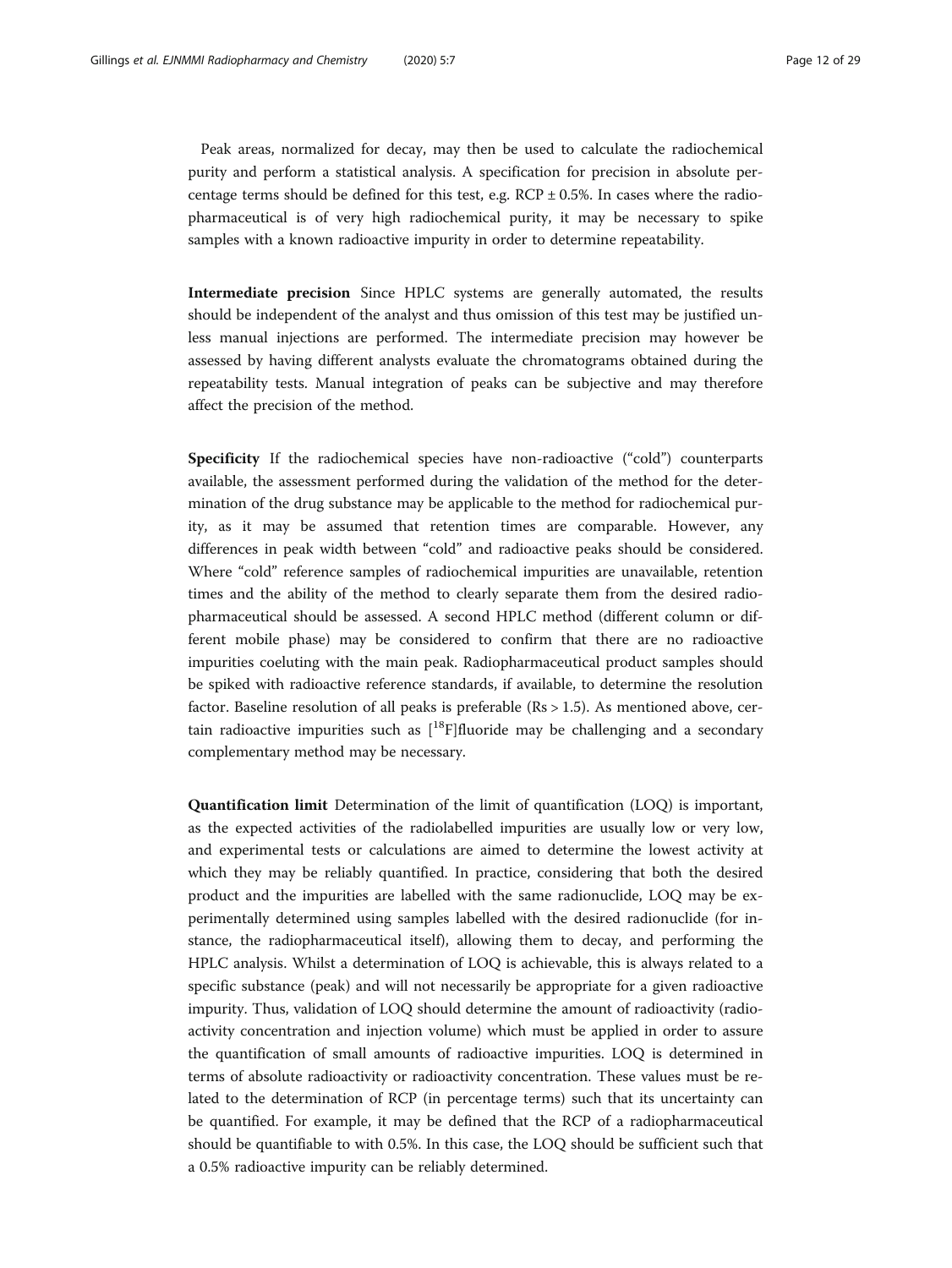Linearity/range For the determination of linearity, the same samples and results used for repeatability assessment may be used (depending on the half-life). Alternatively, sequential dilutions may be used. The calculated amount of radioactivity is plotted against the measured amounts and the linear fit should comply with  $R \ge 0.99$ . As stated earlier, the linearity of radioactivity measurement systems is an integral part of an Operational Qualification (OQ) or Performance Qualification (PQ) and, if appropriate, these results may be sufficient. The method should be linear from LOQ to the highest expected radioactivity concentration for a sample.

For stability studies of short-lived radiopharmaceuticals, further validation may be required in order to assure accuracy of the results at the end of shelf-life.

Robustness Robustness is normally assessed during the validation of the "cold" physicochemical HPLC validation (e.g. small changes in eluent composition and pH). For evaluation of radiochromatograms, there should be strict rules regarding peak integration and setting baselines. It may be appropriate to test the robustness of this by comparison of the integration of chromatograms by several different analysts (see intermediate precision).

# Radio-TLC

Radio-TLC is a relatively simple technique but can be very useful if validated correctly. As compared with radio-HPLC it has the big advantage that all applied radioactivity is detected and there are no concerns with recovery. Consideration should however be given to the potential for volatile radioactive species based on knowledge of the synthetic pathway and degradation products. On the other hand, TLC is a less efficient chromatographic technique and resolution of similar compounds is often non-trivial if at all possible.

Validation of radio-TLC methods involves the same parameters as for radio-HPLC:

Accuracy If known radioactive impurities are available, then accuracy can be verified by spiking real samples with known amounts of these impurities. Acceptance criteria similar to those proposed for radio-HPLC may be used.

Precision (repeatability) As for radio-HPLC, repeated measurements of the same homogeneous sample should be performed. For radio-TLC, it is recommended to perform a minimum of 6 measurements. Sample application and the elution of TLC sheets can be somewhat variable and thus requirements for repeatability should reflect this. For short-lived or unstable radiopharmaceuticals, an assessment of repeatability may not be possible, and the qualification of the TLC scanner must be relied upon.

Intermediate precision For radio-TLC, there can be differences in sample application and TLC plate development techniques. Therefore, measurement of a homogeneous sample analysed by different operators is a good way to assess this.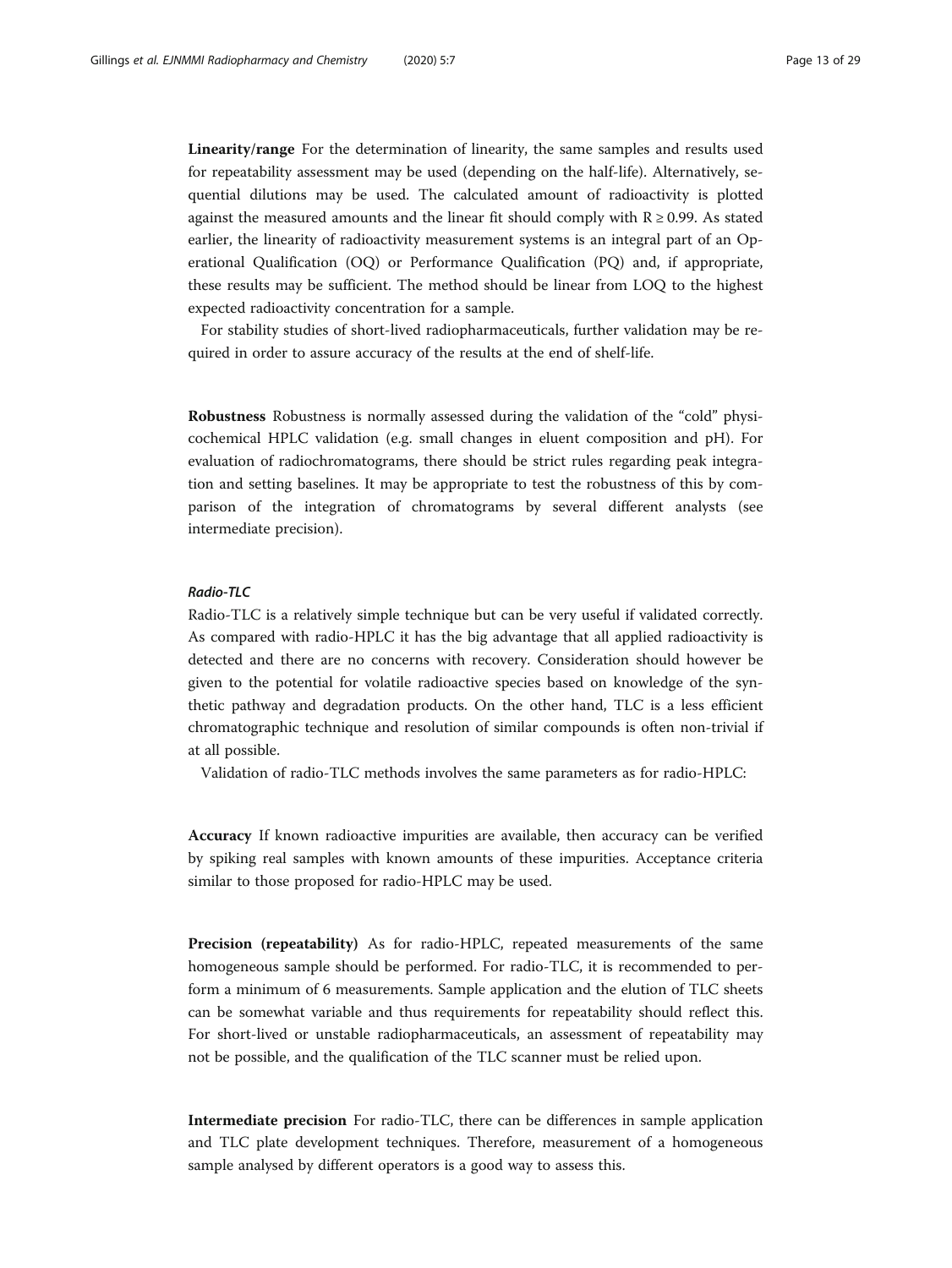Specificity As with radio-HPLC, specificity is reflected by the resolution of the product from known impurities. The specification is normally set to baseline separation, however, lower resolution may be justified in certain cases.

Quantification limit The same considerations as for radio-HPLC should be applied.

Linearity/range The same considerations as for radio-HPLC should be applied.

Robustness This is an important parameter to be considered for radio-TLC. The treatment of TLC plates/sheets can strongly influence their performance. For example, using glass fiber sheets (iTLC sheets) it is important that they are properly stored, i.e. in a dry environment. The effects of deliberate small changes in methods should be evaluated. These might include, but not limited to, application volume, spot drying time, mobile phase composition, plate development time/distance etc.

# Other test methods for radiopharmaceuticals

Other general analytical methods may be of concern in the characterization of radiopharmaceuticals. The most important of these tests are considered below.

# Determination of organic solvents

Radiopharmaceuticals often contain small amounts of organic solvents as impurities. Furthermore, ethanol is often present in radiopharmaceutical formulations as a stabiliser. Gas chromatography is normally applied for these analyses, and these methods should be validated according to the general ICH guidelines. When present as an excipient, assessment of ethanol content should be considered an assay test. When present as a residual solvent its quantification is validated as a limit test as for other organic solvent impurities (e.g. acetonitrile, acetone, DMSO etc.).

#### Determination of pH using a pH-meter

As the instrument and the analysis operating procedures are very simple and straightforward, analytical method validation tests may be used also for the qualification of the instrument itself (and vice versa). Precision and linearity may be easily determined using calibrated standard solutions, that embrace the intended pH working range (e.g. three standard solutions of pH 4, 7 and 10). Other ICH parameters do not apply. Determinations of the pH of radiopharmacuticals containing ethanol should be considered approximate. If pH strips are used, the accuracy of these for each radiopharmaceutical product should be validated using a calibrated pH-meter.

# Colour spot tests for Kryptofix<sup>®</sup> or tetrabutylammonium ions

Kryptofix® 222 in specific radiopharmaceutical preparations may be analysed as described in their Ph. Eur. monographs, e.g. fludeoxyglucose  $(^{18}F)$  injection (Ph. Eur. monograph no. 1325 [2014](#page-28-0)) by means of a spot test or using other methods, such as GC (Ferrieri et al. [1993](#page-28-0)) analysis. In the former situation, validation may not be required, provided that Ph. Eur. methods are followed, whilst if a non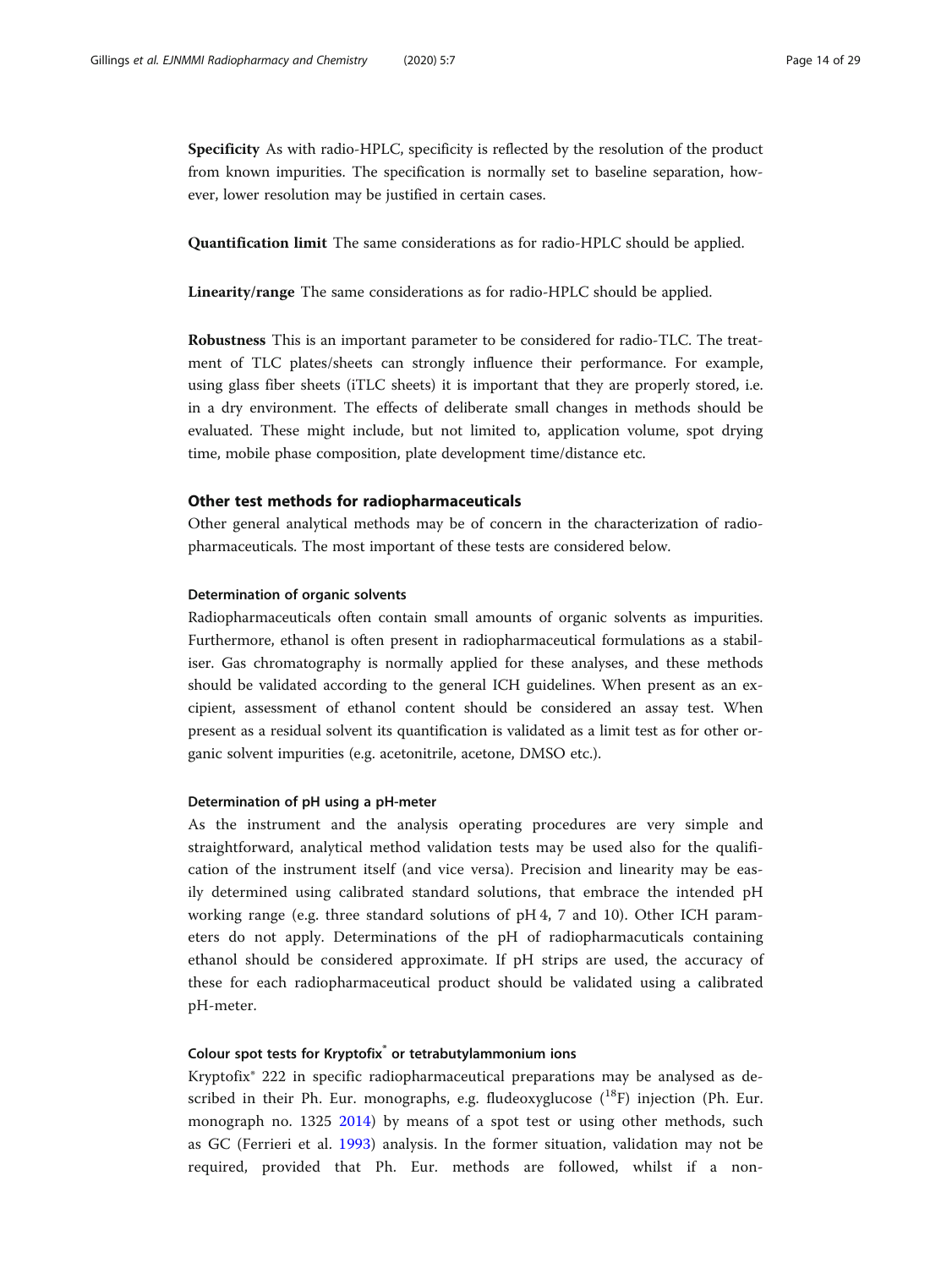pharmacopoeial method is used, validation is required. For GC methods, the standard validation requirements for impurities should followed. A validated HPLC method is described in several Ph. Eur. monographs for analysis of tetrabutylammonium ions. There are also colour spot test methods published for the analysis of tetrabutylammonium ions (e.g. Kuntzsch et al. [2014](#page-28-0)), which should be validated before use.

# Revalidation

An analytical method should be re-validated in case of:

- i) changes in the RP preparation process that may result in different impurities that have not been accounted for (e.g. when a purification method is changed, or a different precursor is used);
- ii) changes in the composition of the finished product, for example higher radioactivity or change of excipients;
- iii) significant modifications in analytical procedure; for example, the replacement of an existing HPLC column with a new one with a different stationary phase or significant changes to the eluent.

An objective method to evaluate the validation "status" of an analytical method is provided by system suitability tests (SST), which are usually performed prior to the experimental analyses. Should SST results suggest that the method is no longer suitable for the intended purpose, then a verification of maintenance, calibration and qualification status of instruments should be performed.

# Practical validation examples

Below are two real examples of validation of radioanalytical methods. It should be noted that the acceptance criteria for the various tests, which can be found in the validation results summary tables, are based on generally accepted values and are not intended to be hard and fast recommendations. These values may vary depending on the type of instrument and analysis.

# Validation of the determination of  $[18F]$ fluoride in  $[18F]$ fluoroethyl-L-tyrosine using radio-TLC

Aim

To demonstrate that the applied radio-TLC method is suitable for the intended purpose and complies with generally acceptable analytical method validation criteria and is thus fit for purpose.

During the course of any method validation, a certain amount of optimisation may be necessary in order to meet acceptance criteria.

## References

ICH Topic Q2 (R1) Validation of Analytical Procedures: Text and Methodology (CPMP/ICH/381/95)

European Pharmacopoeia 9.5, fluoroethyl-L-tyrosine  $(^{18}F)$  injection (07/2015:2466)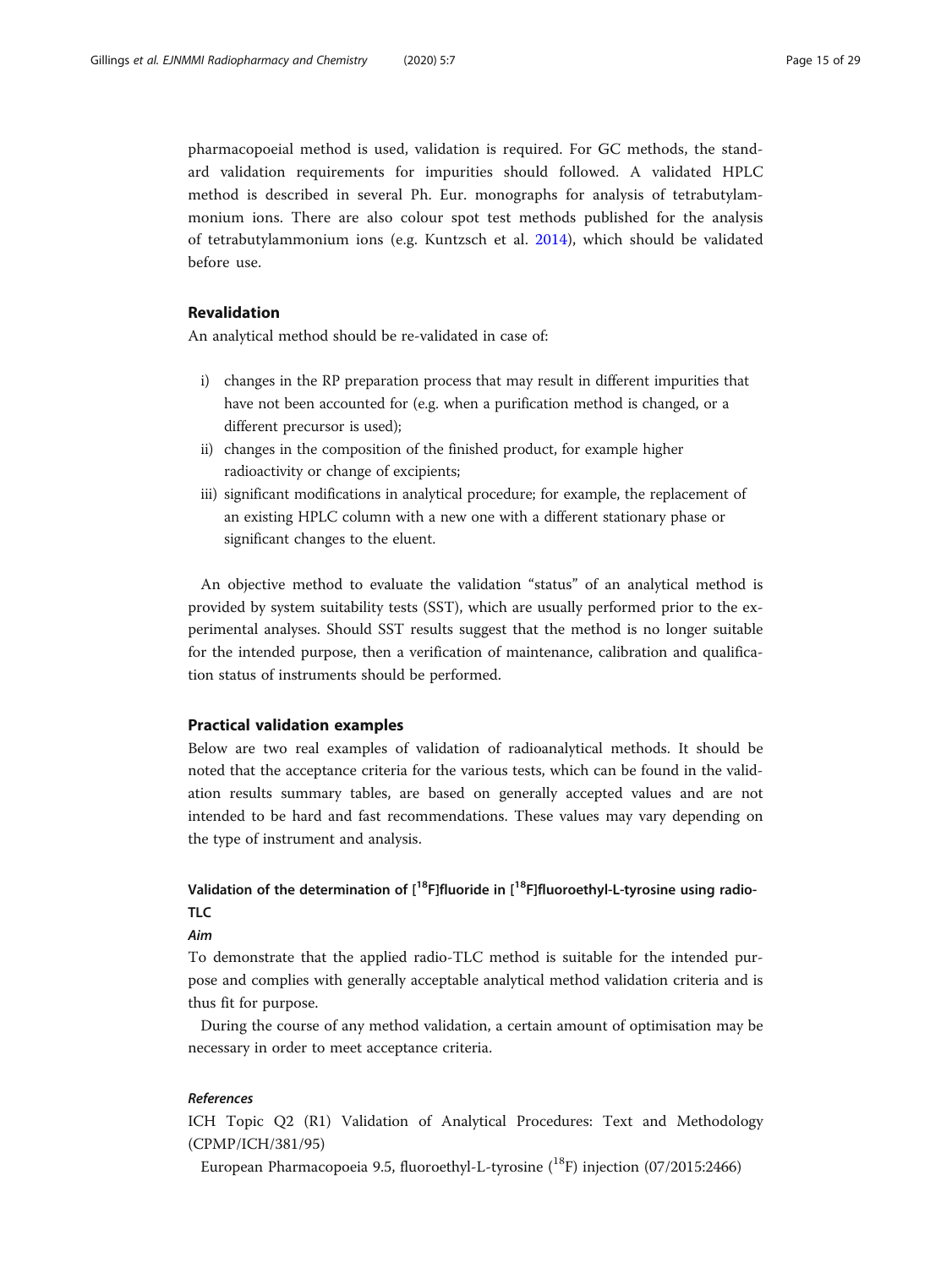European Pharmacopoeia 9.5, 2.2.46 Chromatographic separation techniques (07/ 2016:20246)

# Validation characteristics

For validation purposes, this analysis is considered as a test for radiochemical purity and the characteristics which should be considered for validation are listed in the table below.

| Type of analytical procedure | Radiochemical purity (HPLC/TLC/PC) |
|------------------------------|------------------------------------|
| Characteristics              |                                    |
| Accuracy                     | $+$                                |
| Precision (Repeatability)    | $^{(+)}$                           |
| Intermediate Precision       | $(+)$                              |
| Specificity                  | $+$                                |
| Detection Limit              |                                    |
| <b>Ouantification Limit</b>  | $+$                                |
| Linearity                    | $^{+}$                             |
| Range                        | $+$                                |

+ normally evaluated

(+) - not always possible

# Methods and results

# Analytical method

A radio-TLC method for  $[{}^{18}F]$ fluoroethyl-L-tyrosine (fluoroethyl-L-tyrosine  $({}^{18}F)$  injection,  $[18F]FET$ ) is described in the European Pharmacopoiea (Ph. Eur.). This method is intended to quantify the content of the specified impurity,  $[18F]$ fluoride. The method validated here is very similar to the Ph. Eur. method with only minor modifications.

- TLC Plate: TLC Silica gel 60 on aluminium backing plate (Merck)
- Mobile phase: 70/30 (acetonitrile/25 mM sodium acetate buffer, pH 3.8)
- Application:  $2 \mu l$  (10 mm from bottom of plate)
- Development: 80 mm from bottom of plate
- Drying: 1 min air drying at RT
- Detection: ScanRam TLC scanner with Laura  $4^{TM}$  software (Lablogic) with a plastic scintillation detector, scan speed 0.2 mm/second, scan distance 100 mm.
- Retardation factors  $(R_F)$ :  $\binom{18}{5}$  fluoride = 0;  $\binom{18}{5}$  fluoroethyl-L-tyrosine = 0.7–0.8.

Raw data is automatically corrected for radioactive decay during the course of the TLC scan. Peaks are integrated and peak areas are derived using the software. An example of a chromatogram where a sample of  $[^{18}F]FET$  has been spiked with 5% [<sup>18</sup>F]fluoride is shown below. As can be seen, the baseline is not completely flat. This is due to some slight streaking of the sample on the TLC plate and also some slight spillover of radioactivity. It is therefore important to define the integration procedures for both peaks (i.e. peak start and end distance).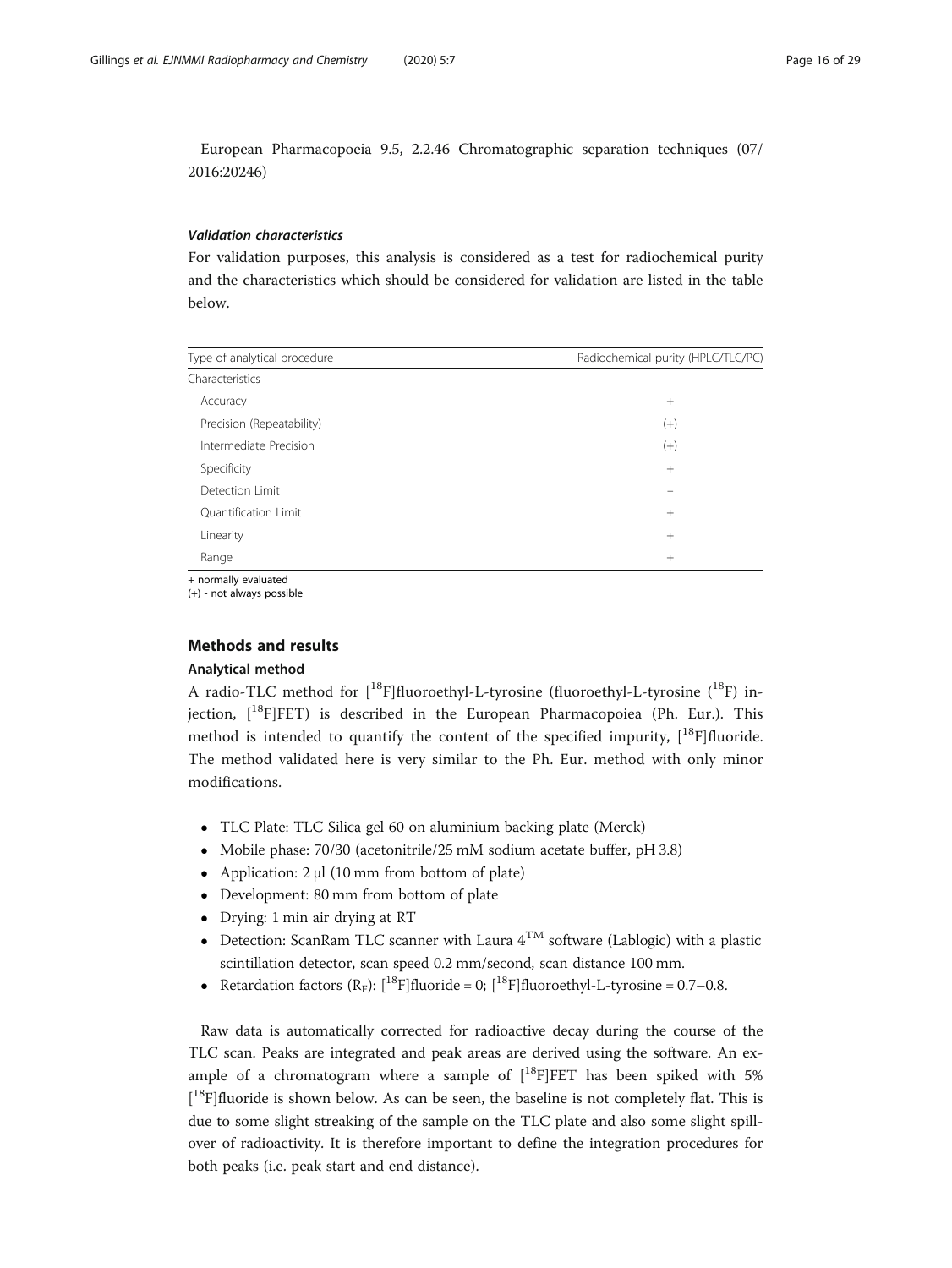

# Accuracy

Three samples of  $[18F]$ fluoroethyl-L-tyrosine were spiked with known amounts of  $[$ <sup>18</sup>F]fluoride and the exact  $[$ <sup>18</sup>F]fluoride content was calculated. Standard radio-TLC analysis was performed on each sample. Each sample was analysed twice and the measured  $[{}^{18}F]$ fluoride content was averaged. The results and the expected (calculated or true) values were used to determine percentage recovery according to the equation:

$$
Recovery\ (\%) = \frac{Measured\ RCP}{Calculated\ RCP}.100
$$

| Accuracy |      |                                                 |         |                                             |          |
|----------|------|-------------------------------------------------|---------|---------------------------------------------|----------|
| Sample   |      | Measured [ <sup>18</sup> F]fluoride content (%) |         | True                                        | Recovery |
|          |      |                                                 | Average | $[$ <sup>18</sup> F]fluoride<br>content (%) | (% )     |
|          | 1.10 | 1.00                                            | 1.05    | 1.00                                        | 105.0    |
|          | 2.97 | 3.14                                            | 3.06    | 2.92                                        | 104.6    |
|          | 4.90 | 5.10                                            | 5.00    | 4.72                                        | 105.9    |

Careful preparation of samples is essential in order to ensure their accuracy. Adequate volumes of each component should be used to ensure accurate pipetting.

# Precision (repeatability)

A sample of  $[{}^{18}F]FET$  spiked with  $[{}^{18}F]$ fluoride (ca. 5%) was applied to six TLC plates which were developed and scanned. Standard deviation and variation coefficient (CV%) of the radiochemical purity were calculated.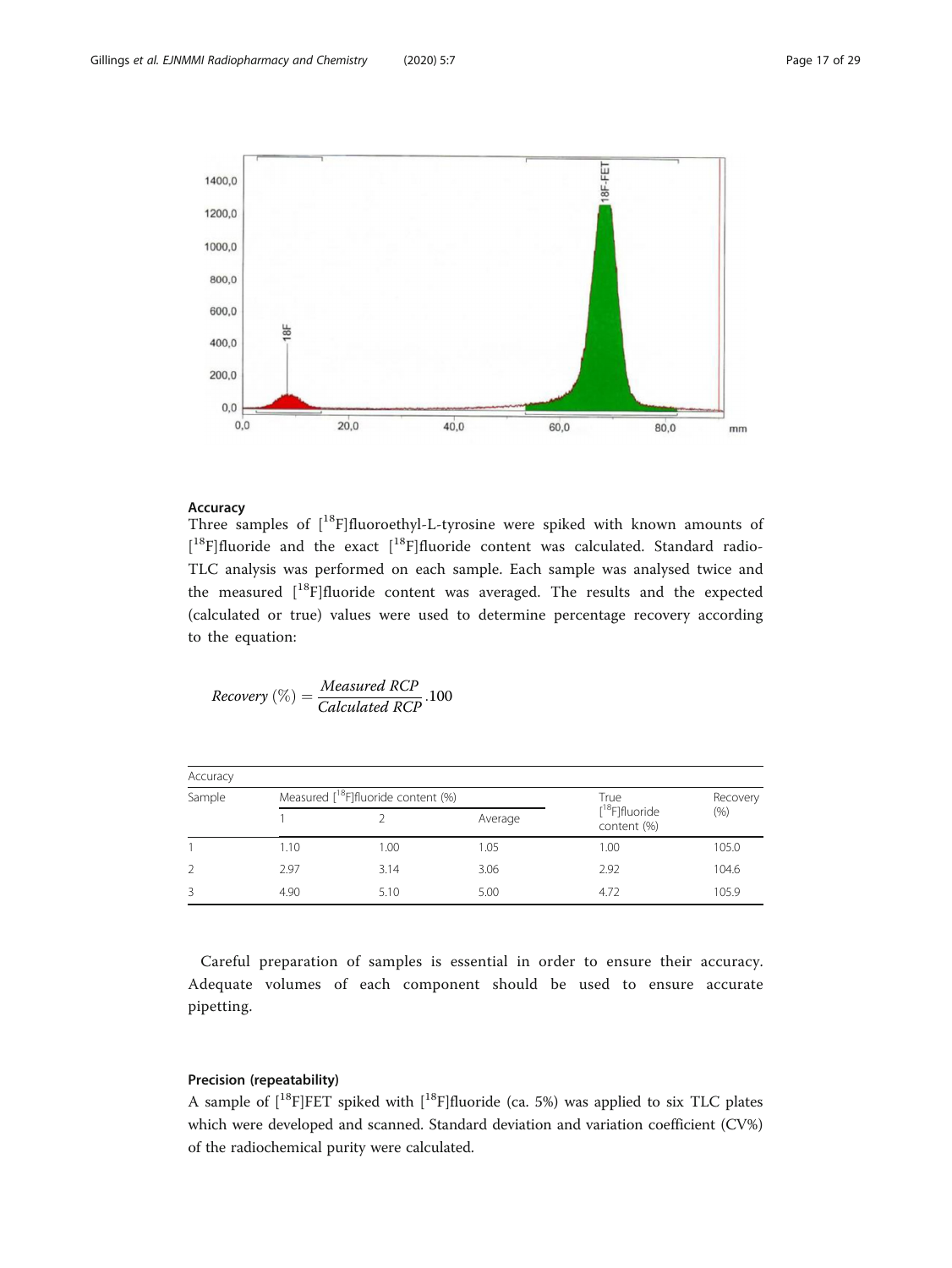| Repeatability      |                                         |
|--------------------|-----------------------------------------|
| Measurement no.    | Measured [ <sup>18</sup> F]fluoride (%) |
|                    | 5.2                                     |
| 2                  | 5.3                                     |
| 3                  | 5.3                                     |
| $\overline{4}$     | 5.1                                     |
| 5                  | 5.4                                     |
| 6                  | 5.3                                     |
| Average (%)        | 5.27                                    |
| Standard deviation | 0.10                                    |
| CV%                | 1.96                                    |

# Intermediate precision

The same sample of  $[{}^{18}F]FET$  spiked with  $[{}^{18}F]$ fluoride (ca. 5%) as used for the repeatability test was analysed by 2 different operators (samples applied, developed, scanned and evaluated) and the results compared.

| Intermediate Precision |                                         |  |  |  |
|------------------------|-----------------------------------------|--|--|--|
| Analyst                | Measured [ <sup>18</sup> F]fluoride (%) |  |  |  |
| $\overline{1}$         | 5.1                                     |  |  |  |
| 2                      | 5.4                                     |  |  |  |
| 3                      | 5.3                                     |  |  |  |
| Average (%)            | 5.27                                    |  |  |  |
| Standard deviation     | 0.15                                    |  |  |  |
| CV%                    | 2.90                                    |  |  |  |

# Specificity

For  $[^{18}F]$ fluoroethyl-L-tyrosine, there are no known radioactive impurities besides  $[$ <sup>18</sup>F]fluoride, which may be present due to either inefficient purification or radiolysis of the product. Specificity is represented by the resolution of these 2 components and is calculated using the equation below (Ph. Eur. 2.2.46):

$$
Rs = \frac{1.18\alpha(R_{F2} - R_{F1})}{W_{h1} + W_{h2}}
$$

 $w_{h1}$ ,  $w_{h2}$  = peak widths at half-height;

 $\alpha$  = migration distance of the solvent front.

Results from the repeatability measurement were used to calculate the resolution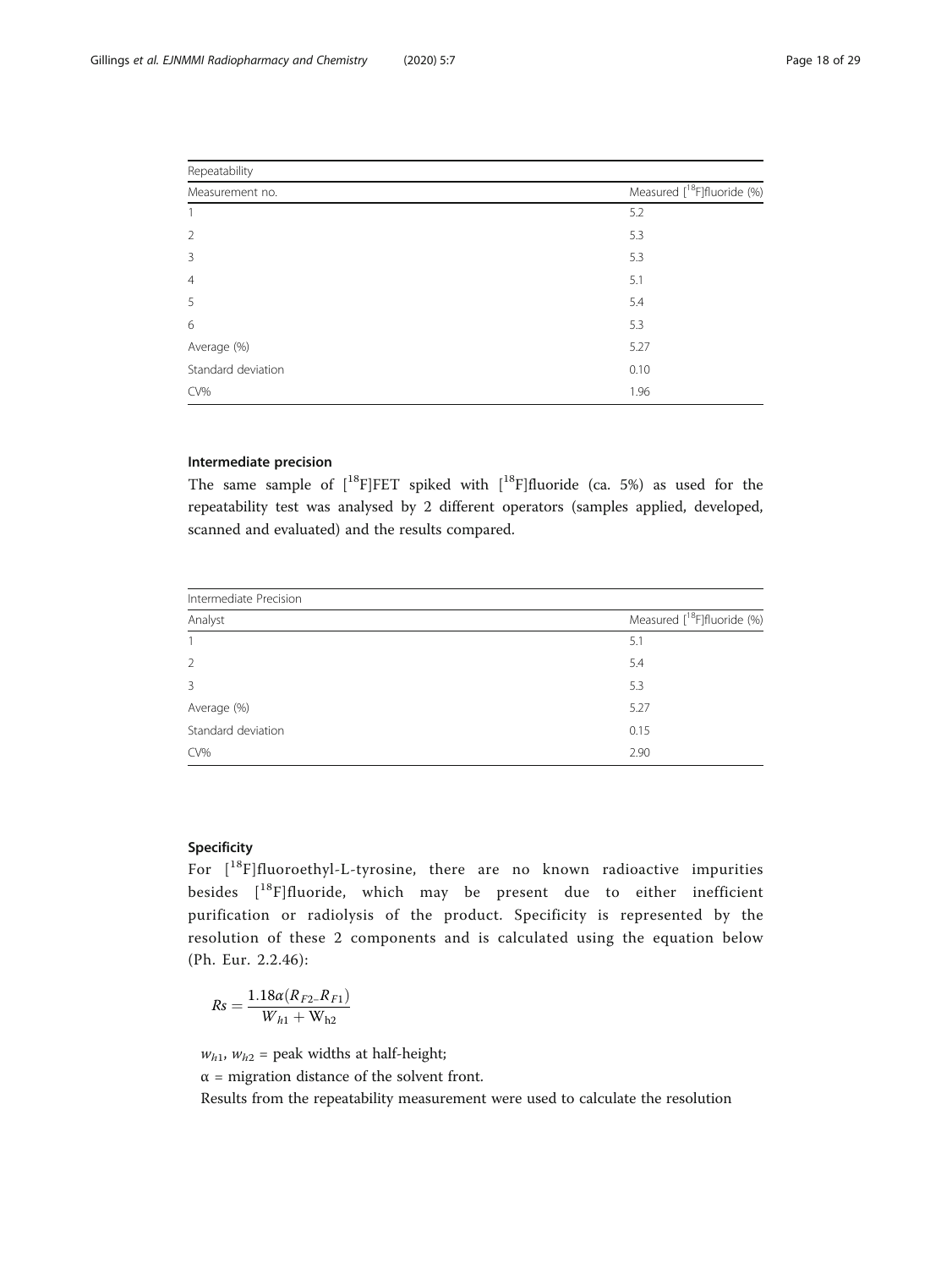| Specificity                                          |            |
|------------------------------------------------------|------------|
| Resolution of $[^{18}F]$ fluoride and $[^{18}F]$ FET | $Rs = 5.7$ |

# Limit of quantification

The quantification limit (LOQ) was measured by dilution of a sample and measurement until a signal to noise ratio (S/N) of ca. 10:1 was received. LOQ was determined for the specified impurity,  $[{}^{18}F]$ fluoride only.

| Limit of Quantification |                           |
|-------------------------|---------------------------|
| <b>LOO</b>              | 24 kBq/ml $(S/N = 16: 1)$ |

# Linearity

Five samples of  $[18F]$ fluoride were prepared by dilution to yield a suitable range of radioactivity concentrations. Samples were applied to TLC plates and these were scanned without development. All results were decay corrected to the start of the first measurement and a linear regression was applied to the results.

| Linearity      |                                      |                             |                             |
|----------------|--------------------------------------|-----------------------------|-----------------------------|
| Sample         | Radioactivity concentration (MBq/ml) | Peak area (decay-corrected) | Correlation coefficient (R) |
|                | 12.3                                 | 27,987                      | 0.995                       |
| $\mathcal{L}$  | 61.6                                 | 124,164                     |                             |
| 3              | 123.2                                | 209,463                     |                             |
| $\overline{4}$ | 616.2                                | 979,290                     |                             |
|                | 1232.5                               | 2,407,382                   |                             |

# Range

The applicable radioactivity range for the samples to be analysed was calculated based on the product specifications.  $[$ <sup>18</sup>F]FET is produced in radioactivities up to 25 GBq in 23 ml. This equates to a radioactivity concentration of 1086 MBq/ml. The upper range of the linearity test was 1232 MBq/ml. The lower range limit can be derived from the LOQ based on a minimum detectable  $[{}^{18}F]$ fluoride content of 0.5%. In order to meet this requirement, the applied radioactivity concentration should be 200 times higher than the LOQ, i.e.  $24 \times 200 = 4.8 \text{ MBq}$ / ml. This equates to 110 MBq in 23 ml, which is below the minimum radioactivity specified for the product of 400 MBq. Thus, the validated analysis range is 4.8 - 1232 MBq/ml, which complies with the radioactivity specification for the product.

# Summary of results

Summary of the validation results can be seen below.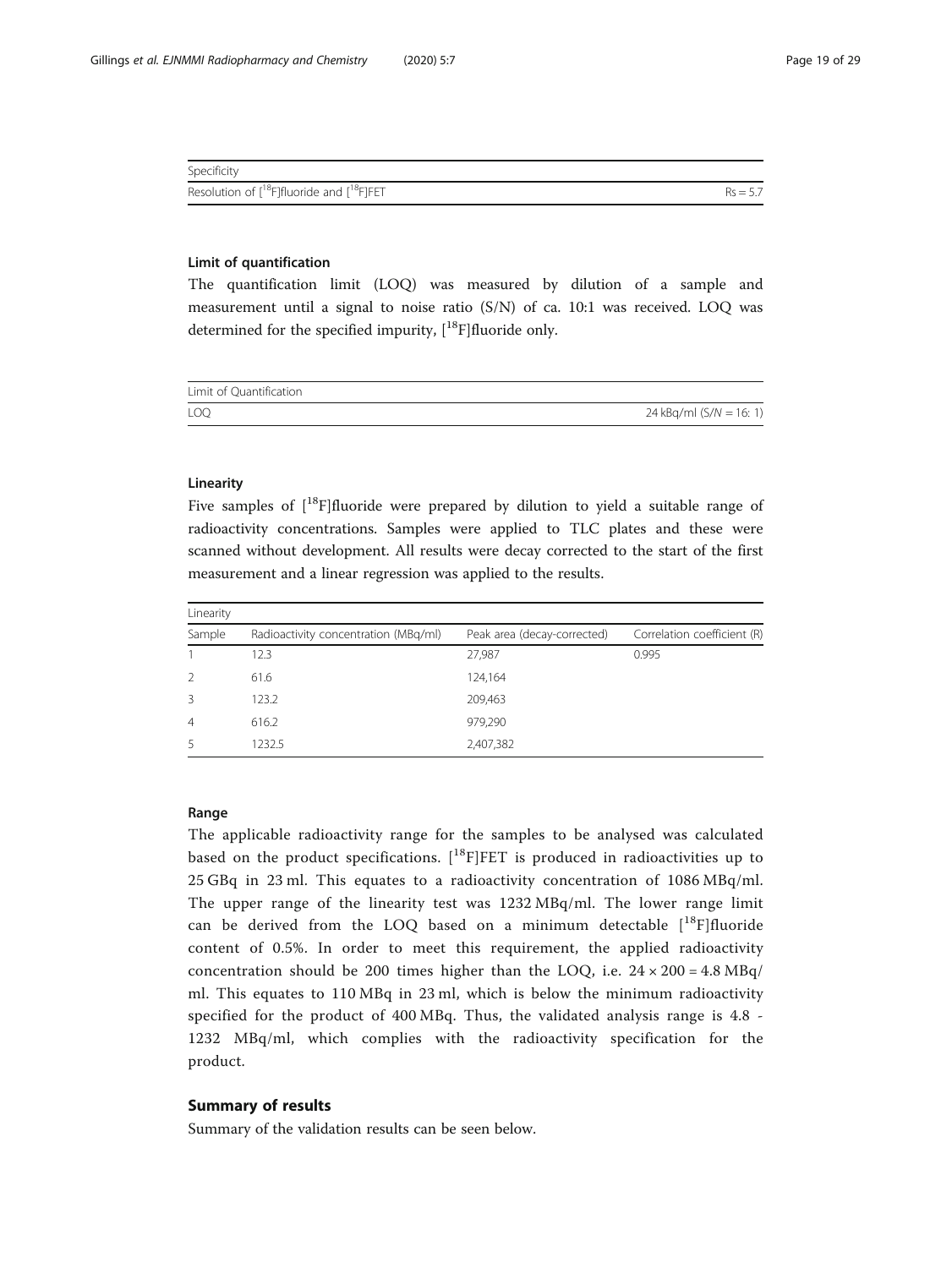|                             | Validation result summary                          |                |                                                                     |            |  |  |
|-----------------------------|----------------------------------------------------|----------------|---------------------------------------------------------------------|------------|--|--|
| Test Parameter              | Acceptance Criteria                                |                | Result                                                              |            |  |  |
| Accuracy                    | Recovery 90-110% ([ <sup>18</sup> F]FET spiked     |                | [ <sup>18</sup> F]fluoride concentration                            | Recovery   |  |  |
|                             | with [ <sup>18</sup> F]fluoride)                   |                | 1%                                                                  | 105.0%     |  |  |
|                             |                                                    |                | 3%                                                                  | 104.6%     |  |  |
|                             |                                                    |                | 5%                                                                  | 105.9%     |  |  |
| Repeatability               | 6 repetitions<br>$(5\%$ <sup>[18</sup> F]fluoride) | $RSD \leq 5\%$ | $RSD = 1.96%$                                                       |            |  |  |
| Intermediate<br>Precision   | RSD $\leq$ 5% (3 analysts)                         |                | $RSD = 2.90\%$                                                      |            |  |  |
| Specificity                 | Resolution of $> 2$ between peaks                  |                | Resolution of <sup>18</sup> Fifluoride<br>and [ <sup>18</sup> F]FET | $Rs = 5.7$ |  |  |
| I imit of<br>Quantification | S/N ratio $\geq 10$                                |                | 24 kBq/ml                                                           |            |  |  |
| Linearity                   | 12-1232 kBq/ml (5 concentrations<br>in triplicate) | R > 0.99       | $R = 0.995$                                                         |            |  |  |
| Range                       | Reported value                                     |                | 4.8-1232 MBg/ml                                                     |            |  |  |

# Conclusions

The validation results have demonstrated that the method is acceptable with respect to the various test parameters and thus fit for purpose. It should be noted that the validated radioactivity concentration range should be taken into account when performing stability studies. For the  $[$ <sup>18</sup>F FET product used in this validation example, a shelf life of 8 h is specified. Based on the analysis range derived from the validation, a minimum concentration of 4.8 MBq/ml should be available at the end of the shelf life. This equates to a concentration of 100 MBq/ml at the end of synthesis. Thus, for stability studies a minimum batch of 2.3 GBq in 23 ml should be available.

# Validation of a method for the determination of the radionuclidic purity after decay of [<sup>18</sup>F]fluorodeoxythymidine using gamma-ray spectrometry

# Aim

To verify that the method used for determination of the radionuclidic purity after a minimum of 24 h decay of  $[18F]$ fluorodeoxythymidine  $([18F]FLT)$  complies with the generally accepted validation criteria and is thus fit for purpose. A Ph. Eur. monograph exists for this product (Alovudine  $(^{18}F)$  injection), where it is stated that the total radioactivity due to radionuclidic impurities, measured after a decay period of at least 24 h, should be not more that 0.1%.

# References

- ICH Topic Q2 (R1) Validation of Analytical Procedures: Text and Methodology (CPMP/ICH/381/95)
- European Pharmacopoeia 9.5, alovudine (18F) injection (01/2014:2460)
- European Pharmacopoeia 9.5, 2.2.66 Detection and measurement of radioactivity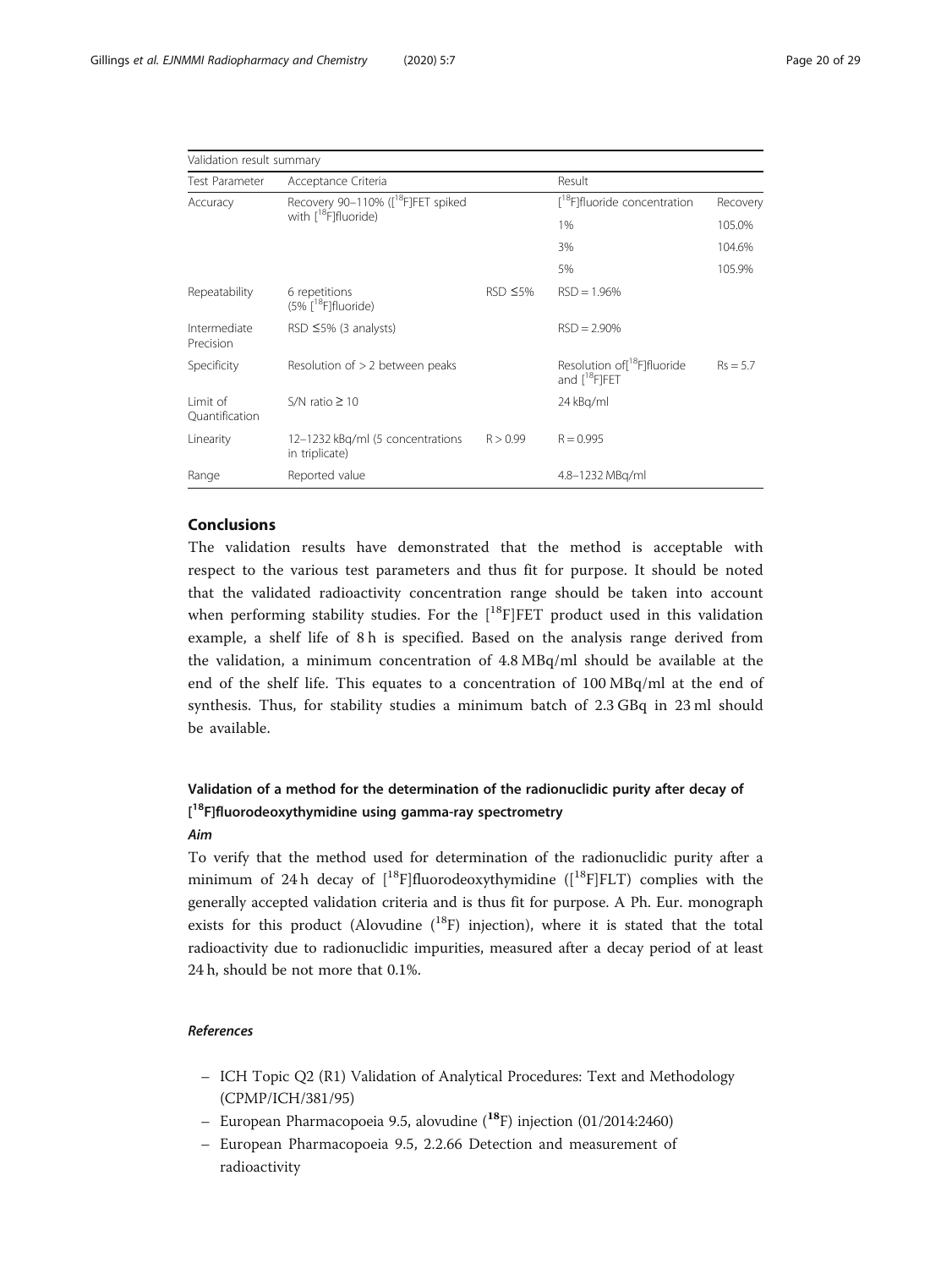# Validation characteristics

The characteristics to be considered during the validation of radionuclidic purity "after decay" are depicted in the following table:

| Type of analytical procedure | Radionuclidic purity (spectrometry after decay) |
|------------------------------|-------------------------------------------------|
| Characteristics              |                                                 |
| Accuracy                     | $^{+}$                                          |
| Precision (Repeatability)    | $^{(+)}$                                        |
| Intermediate Precision       | $^{(+)}$                                        |
| Specificity                  | $+$                                             |
| Detection Limit              |                                                 |
| Quantification Limit         | $+$                                             |
| Linearity                    | $^{+}$                                          |
| Range                        | $+$                                             |

+ normally evaluated

(+) - not always possible

# Methods and results

# Description of the analytical method

 $[$ <sup>18</sup>F]FLT (alovudine  $($ <sup>18</sup>F) injection) is a radiopharmaceutical preparation labelled with the radionuclide F-18 ( $t_{1/2}$  = 109.77 min), obtained by the irradiation with 18 MeV protons of an enriched <sup>18</sup>O-water target (O-18 > 95%) via the nuclear reaction <sup>18</sup>O(p,n)<sup>18</sup>F. The radiopharmaceutical preparation may potentially contain contaminant radionuclides, formed by nuclear reactions between the incident proton beam and other isotopes contained in the target solution, as well as in the target holder material and window foil materials.

Radionuclidic purity, which is the ratio between activity of the desired radionuclide F-18, and total amount of radioactivity, may be determined using gamma-ray spectrometry, which is capable of identifying radionuclides exploiting their emitted energies, and whose response intensity (peak) is proportional to the amount of detected activity. Specification limits for radionuclidic purity of this preparation are defined in the European Pharmacopoeia monograph.

#### Measurement system

NaI Ortec, mod. Digibase 905–4, 3" × 3" crystal

Sample volume: 1 ml

Measurement time: 48 h after EOS

Measurement duration: 67 min

Calibration/validation sources (standards): multinuclide source with Eppendorf vial geometry, volume of 1.0 ml, containing the following radionuclides: Am-241, Cd-109, Co-57, Ce-139, Hg-203, Sn-113, Sr-85, Cs-137, Y-88 and Co-60.

The samples to be analysed were placed close to the detector surface. As the detector response is sensitive to various factors, such as geometry of the sample, volume, distance of the sample from the detector surface, etc., it is of paramount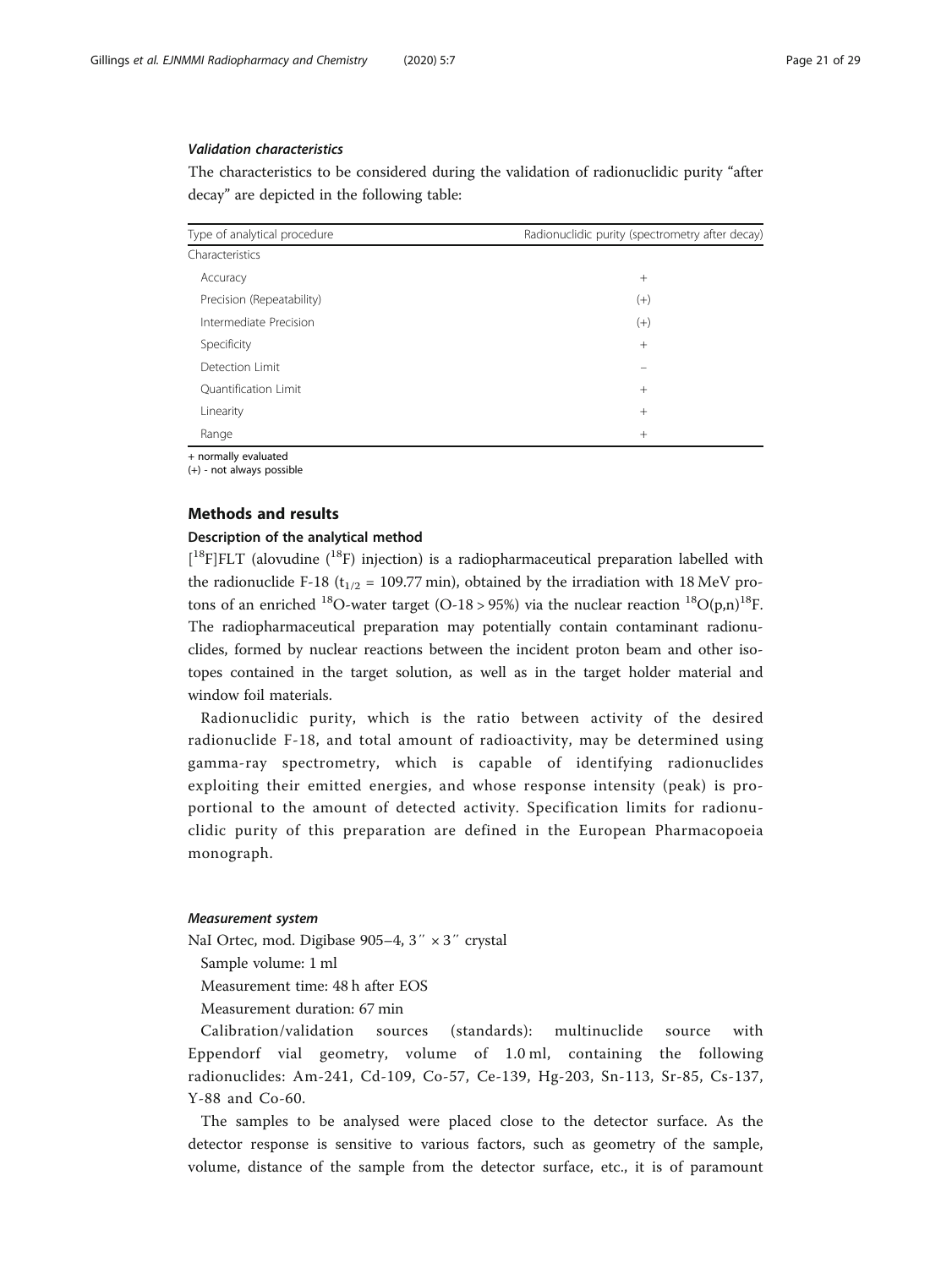importance that all measurements are performed keeping all these parameters constant.

# Potential impurities

The only potential radionuclidic impurity arising from the target materials itself (<sup>18</sup>O-water) is nitrogen-13. Due to its very short half-life, this will have fully decayed before the start of measurement. The target holder material is niobium, which is quite inert both from chemical and "nuclear" point of views, as there are no nuclear reactions with niobium capable of producing significant amounts of radionuclides at the applied proton energy. Thus, the major source of potential contaminants are the havar foils (target holder windows). Havar is an alloy made of seven different metals, and the most significant potential impurities are listed in the following table.

| Product | $T_{1/2}$ | Nuclear reaction                          | Threshold (MeV) |
|---------|-----------|-------------------------------------------|-----------------|
| $Co-55$ | 17.5 h    | $58$ Ni(p,a) $55$ Co                      | 1.36            |
| $Co-56$ | 77 d      | 56Fe(p,n) <sup>56</sup> Co                | 5.44            |
| $Co-57$ | 272 d     | $57Fe(p,n)$ $57Co$                        | 1.65            |
|         |           | ${}^{60}$ Ni(p,a) <sup>57</sup> Co        | 0.27            |
|         |           | <sup>58</sup> Ni(p, 2p) <sup>57</sup> Co  | 8.31            |
| $Co-58$ | 71 d      | $58$ Fe(p,n) $58$ Co                      | 3.14            |
| Ni-57   | 35.6 h    | 58Ni(p,pn) <sup>57</sup> Ni               | 12.43           |
| $Cr-51$ | 27.7 d    | 52Cr(p,pn) <sup>51</sup> Cr               | 12.27           |
| Mn-52   | 5.6 d     | ${}^{52}Cr(p,n){}^{52}Mn$                 | 5.60            |
| $Tc-95$ | 20 h      | 95Mo(p,n) <sup>95</sup> Tc                | 2.50            |
| Tc-96   | 4.3 d     | $96$ Mo(p,n) $96$ Tc                      | 3.30            |
| Re-181  | 19.9h     | <sup>182</sup> W(p, 2n) <sup>181</sup> Re | 10.65           |
| Mo-93 m | 6.85h     | $93$ Nb(p,n) $93$ <sup>m</sup> Mo         | 3.60            |

The accuracy is the ratio between the experimental values and reference (or true) values. Thus, in case of gamma-ray spectrometry accuracy evaluation is intertwined with the calibration status of the detector in terms of efficiency. A couple of reference radionuclide sealed sources, of suitable energies and activities, have here been used to check the detector response.

For the evaluation of precision and intermediate precision, both  $[^{18}F]FLT$  and reference sources may be used, through repeated acquisitions. When  $[^{18}F]FLT$  is used, fast decrease of the activity with time should be accounted for by applying the decay equation.

Measurement of specificity would ideally require reference samples of the major expected contaminants, so as to discriminate between the various possible peaks. However, they are not all available in practice, and a multinuclide source covering a broad energy range has been used.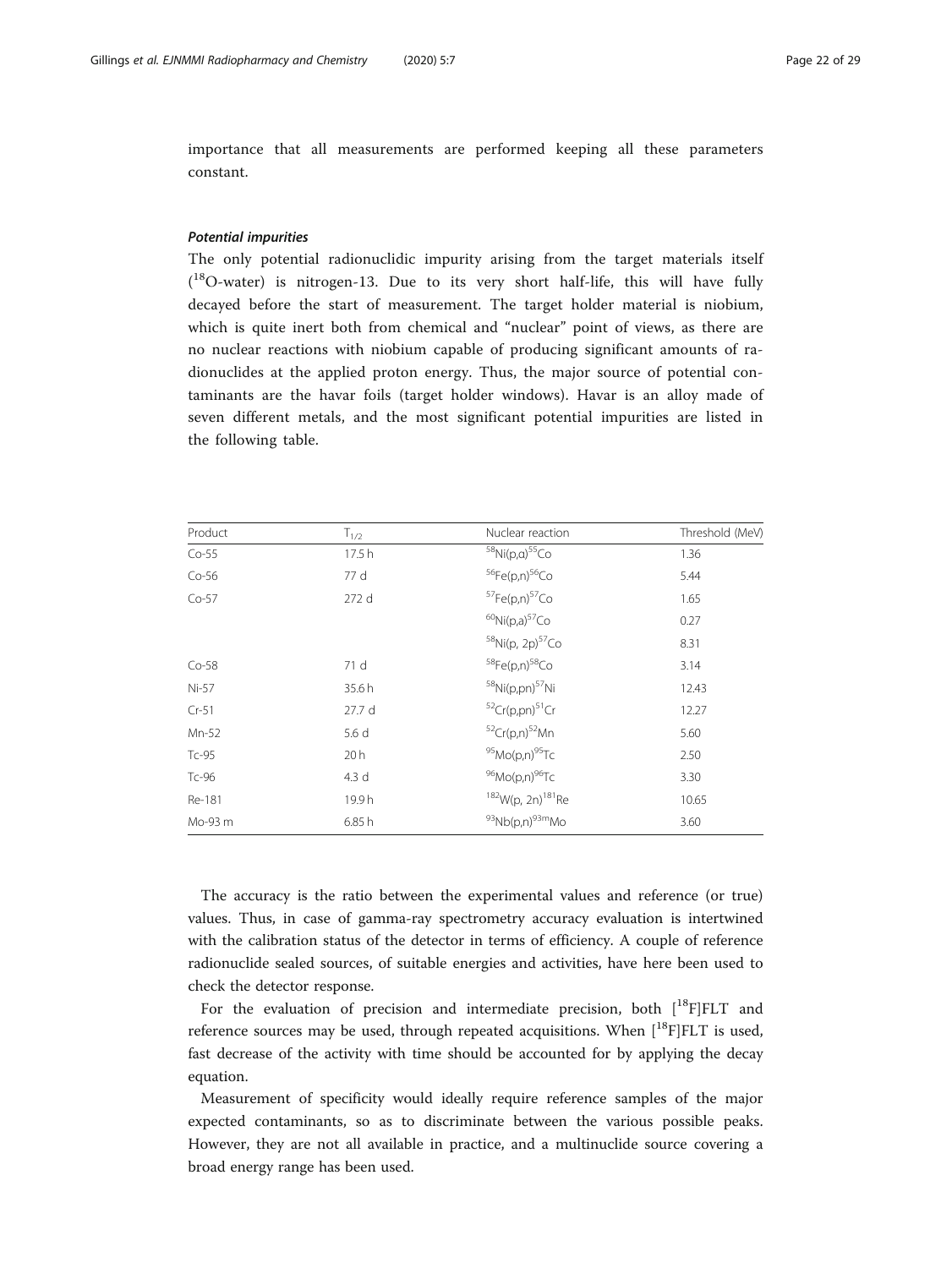Quantification limit is the lowest activity that may be reliably quantified. To correctly evaluate this characteristic, reference standards of impurities should be available with appropriate radioactivity concentrations, but this is often not practical, and this parameter is thus verified using the major expected radionuclide as the reference.

# Accuracy

Accuracy was evaluated by 6 measurements of a reference source containing Co-60  $(T_{1/2} = 5.27 \text{ y})$ , with an expected activity, based on reference activity stated on the label, of 2546 Bq. Recovery was calculated as a percentage according to the equation:

$$
Recovery: \frac{expvalue}{calculated\ source\ value} \times 100
$$

Where:

- Exp value is the activity experimentally determined by the gamma-ray spectrometer
- Calculated source value is the activity of the source stated on the label, corrected for decay if necessary

| Accuracy                     |                        |              |
|------------------------------|------------------------|--------------|
| Expected activity: 2545.8 Bq |                        |              |
| Measurement no.              | Measured activity (Bq) | Recovery (%) |
|                              | 2666.2                 | 104.7        |
| 2                            | 2722.9                 | 106.9        |
| 3                            | 2636.2                 | 103.5        |
| $\overline{4}$               | 2714.8                 | 106.6        |
| 5                            | 2654.0                 | 104.2        |
| 6                            | 2654.3                 | 104.2        |

# Precision (repeatability)

Precision was evaluated by measurement of repeatability using three different  $[^{18}F]FLT$ samples which were each measured six times. Low activity samples were used, to match the activity range of potential impurities.

| Repeatability   |                        |                                                   |     |  |  |
|-----------------|------------------------|---------------------------------------------------|-----|--|--|
| Test no. 1      |                        | Starting $[^{18}F]FLT$ activity at $T_0$ : 370 Bq |     |  |  |
| Measurement no. | Measured activity (Bq) | Decay corrected activity (Bq)                     |     |  |  |
| 1 $(T_0)$       | 370                    | 370                                               |     |  |  |
| 2 $(T_1)$       | 362                    | 372                                               |     |  |  |
| 3 $(T_2)$       | 353                    | 371                                               |     |  |  |
| 4 $(T_3)$       | 341                    | 368                                               |     |  |  |
| 5 $(T_4)$       | 328                    | 363                                               |     |  |  |
| 6 $(T_5)$       | 326                    | 370                                               |     |  |  |
| Average         | 369.4                  | Standard deviation                                | 3.2 |  |  |
| CV%             | 0.86%                  |                                                   |     |  |  |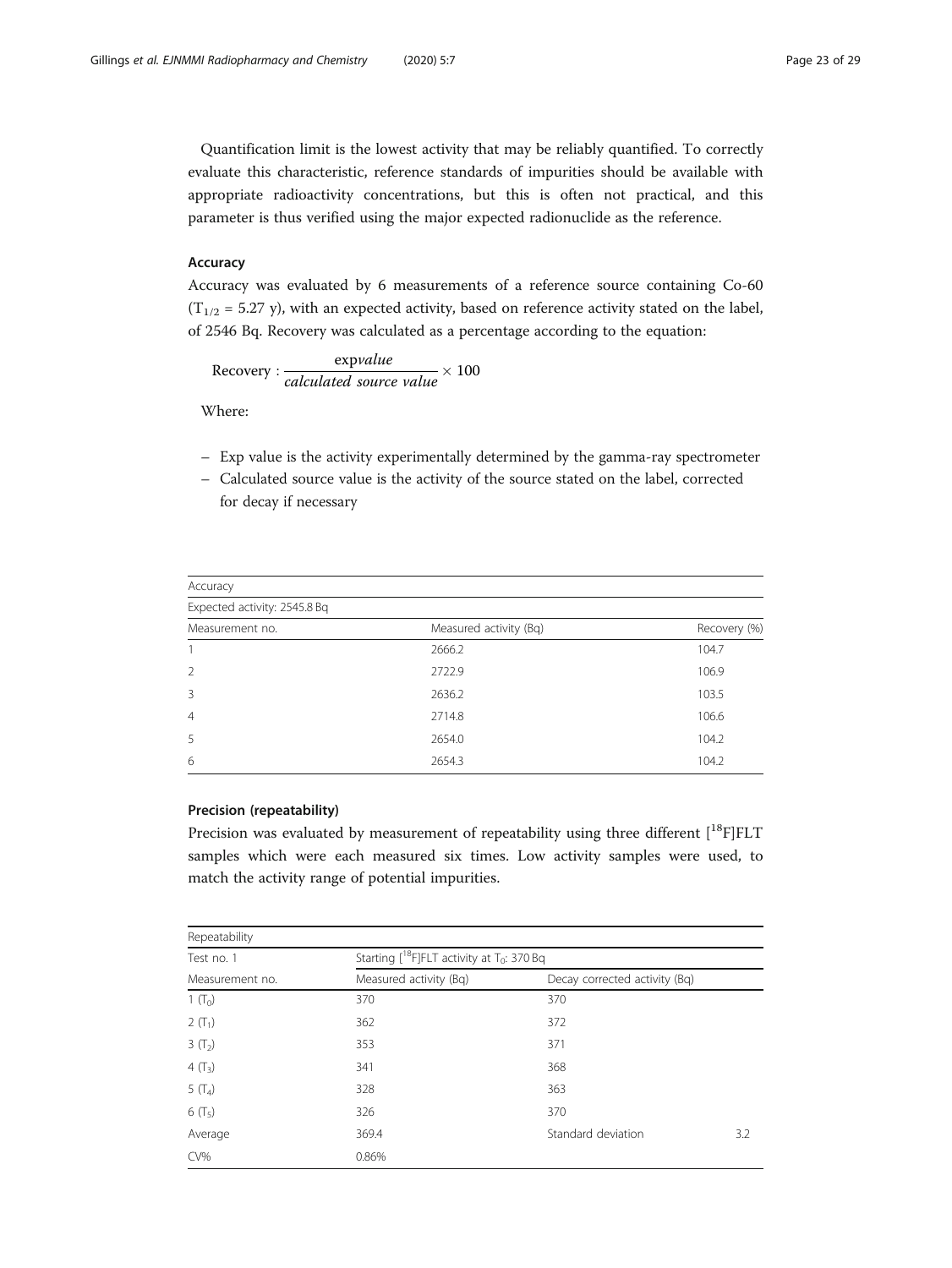| Repeatability   |                        |                                                                         |     |  |  |
|-----------------|------------------------|-------------------------------------------------------------------------|-----|--|--|
| Test no. 2      |                        | Starting $[$ <sup>18</sup> F]FLT activity (at T <sub>0</sub> ): 1320 Bq |     |  |  |
| Measurement no. | Measured activity (Bq) | Decay corrected activity                                                |     |  |  |
| 1 $(T0)$        | 1320                   | 1320                                                                    |     |  |  |
| 2 $(T_1)$       | 1279                   | 1311                                                                    |     |  |  |
| 3 $(T_2)$       | 1240                   | 1305                                                                    |     |  |  |
| 4 $(T_3)$       | 1225                   | 1322                                                                    |     |  |  |
| 5 $(T_4)$       | 1131                   | 1307                                                                    |     |  |  |
| 6 $(T_5)$       | 1158                   | 1314                                                                    |     |  |  |
| Average         | 1313                   | Standard deviation                                                      | 6.8 |  |  |
| CV%             | 0.52%                  |                                                                         |     |  |  |

| Repeatability   |                                                                       |                               |     |  |
|-----------------|-----------------------------------------------------------------------|-------------------------------|-----|--|
| Test no. 3      | Starting $[$ <sup>18</sup> F]FLT activity at T <sub>0</sub> : 3021 Bq |                               |     |  |
| Measurement no. | Measured activity (Bg)                                                | Decay corrected activity (Bq) |     |  |
| 1 $(T_0)$       | 3021                                                                  | 3021                          |     |  |
| 2 $(T_1)$       | 2933                                                                  | 3008                          |     |  |
| 3 $(T_2)$       | 2853                                                                  | 3001                          |     |  |
| 4 $(T_3)$       | 2793                                                                  | 3013                          |     |  |
| 5 $(T_4)$       | 2710                                                                  | 2998                          |     |  |
| 6 $(T_5)$       | 2659                                                                  | 3017                          |     |  |
| Average         | 3010                                                                  | Standard deviation            | 9.1 |  |
| CV%             | 0.30%                                                                 |                               |     |  |

# Intermediate precision

Intermediate precision was assessed using a Co-60 calibrated source, by repeating the tests on three different days. The data obtained were evaluated with analysis of variance (Anova test). Intermediate precision is acceptable when the experimental value,  $F_{\text{calc}}$  is less than F-critical for the relevant number of degrees of freedom, at a confidence level of 0.05.

| Intermediate Precision |                    |         |         |  |  |
|------------------------|--------------------|---------|---------|--|--|
| Measurement no.        | Radioactivity (Bq) |         |         |  |  |
|                        | Day 1              | Day 2   | Day 3   |  |  |
|                        | 895.0              | 858.0   | 870.0   |  |  |
| $\overline{2}$         | 867.0              | 868.0   | 858.0   |  |  |
| 3                      | 867.0              | 879.0   | 868.0   |  |  |
| $\overline{4}$         | 868.0              | 866.0   | 869.0   |  |  |
| 5                      | 871.0              | 880.0   | 879.0   |  |  |
| 6                      | 875.0              | 865.0   | 857.0   |  |  |
| Average                | 873.83             | 869.33  | 866.83  |  |  |
| Variance               | 116.9667           | 73.4667 | 67.7667 |  |  |
| Standard deviation     | 10.81511           | 8.57127 | 8.23205 |  |  |
| CV%                    | 1.24%              | 0.99%   | 0.95%   |  |  |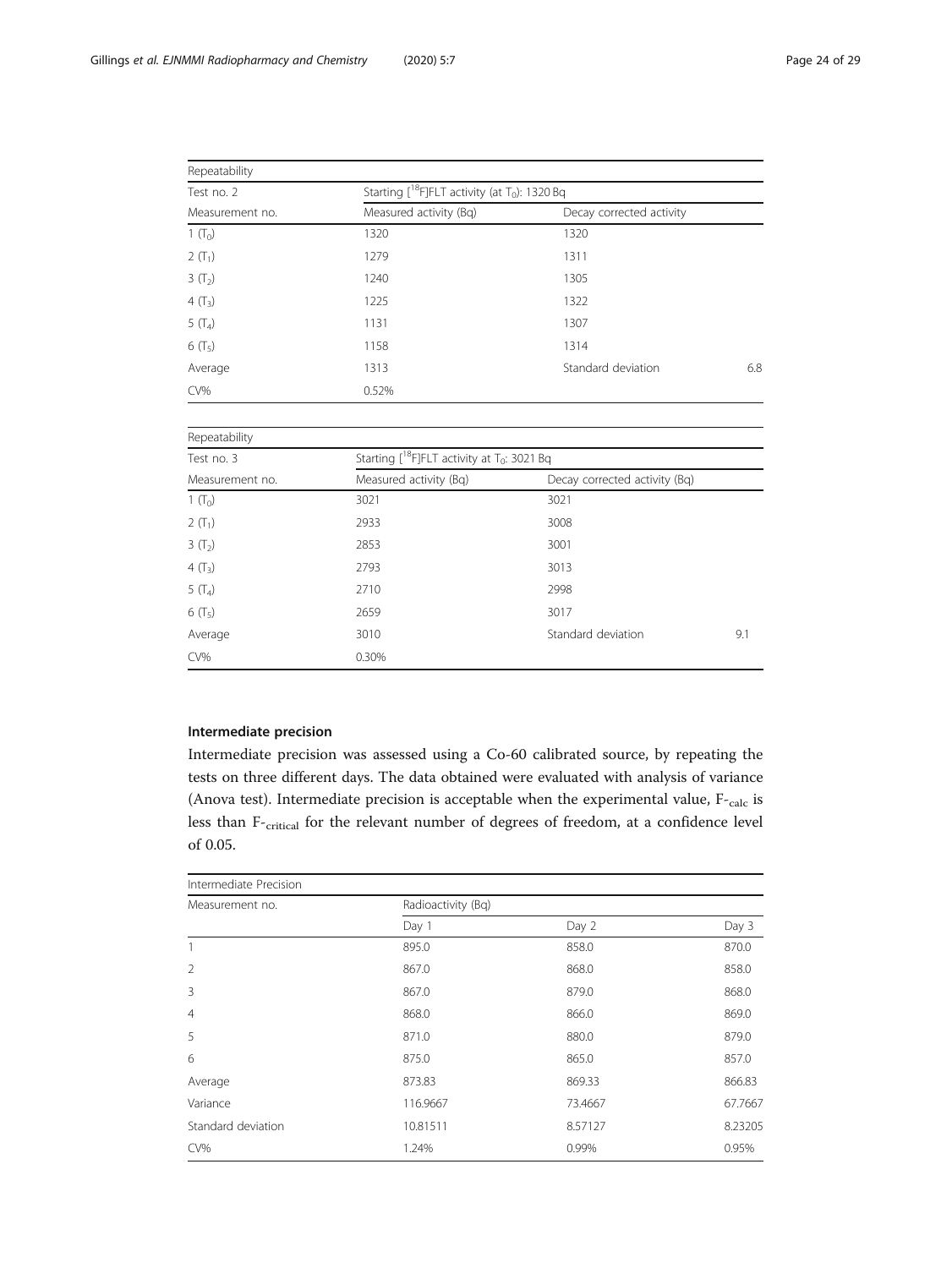| Variance analysis        |                         |                      |                 |
|--------------------------|-------------------------|----------------------|-----------------|
| Type of variation        | Degrees of freedom (DF) | Average squares (AS) | $r_{calc}$      |
| Interaction between days | $(n-1)$                 | $AS_R$               | $AS_R/AS_{Err}$ |
| Experimental error       | n (r-1)                 | $AS_{\text{Err}}$    |                 |
| Total                    | $nr-1$                  |                      |                 |

Results: The experimental value,  $F_{calc.}$  was 0.877, while  $F_{critical}$  was 3.68.

# Specificity

Specificity was evaluated using a calibrated, multi-nuclide reference source, which contains radionuclides whose gamma emissions cover a broad range of the energy spectrum, and whose difference in energies may resemble those of the expected contaminants previously listed in Table [1.](#page-2-0) Indeed, major gamma emission energies of the potential contaminant radionuclides are sufficiently separated from each other, and from the main 511 keV emission due to annihilation, such that they can be efficiently detected and quantitated using a NaI detector, whose resolution is typically in the order of 50 keV.

Peak resolutions were determined for "pairs" of gamma emissions (that is those which are closest in energy) using the equation described in the main guidance:

| Specificity |                                                                                                                                                                 |              |                          |  |  |
|-------------|-----------------------------------------------------------------------------------------------------------------------------------------------------------------|--------------|--------------------------|--|--|
|             | Composition of the multi-nuclide source (in order of increasing energy emissions):<br>Am-241, Cd-109, Co-57, Ce-139, Hg-203, Sn-113, Sr-85, Cs-137, Y-88, Co-60 |              |                          |  |  |
|             | Radionuclide                                                                                                                                                    | Energy (keV) | Resolution (Rs)          |  |  |
|             | Am-241                                                                                                                                                          | 59.5         | Am-241/Cd-109: 1.82      |  |  |
|             | $Cd-109$                                                                                                                                                        | 88           | Cd-109/Co-57: 1.92       |  |  |
| 3           | $Co-57$                                                                                                                                                         | 122          | Sn-113/Co-57: 8.64       |  |  |
| 4           | $Sn-113$                                                                                                                                                        | 392          | Cs-137/Sn-113: 4.47      |  |  |
| 5           | $Cs - 137$                                                                                                                                                      | 662          | Y-88(I)/Cs-137: 2.91     |  |  |
| 6           | $Y-88$ (peak I)                                                                                                                                                 | 898          | Co-60(I)/Y-88(I): 2.94   |  |  |
|             | $Co-60$ (peak I)                                                                                                                                                | 1173         | Co-60(I)/Co-60(II): 1.44 |  |  |
| 8           | $Co-60$ (peak II)                                                                                                                                               | 1837         | Co-60(I)/Y-88(II): 3.62  |  |  |

# Linearity

As F-18 activity decreases rapidly with time, instead of preparing dilutions with different radioactivity concentrations, measurements of the same starting solution were performed, and peak areas corrected for decay. The radioactivity of the starting solution was quantified using a calibrated activimeter (dose calibrator).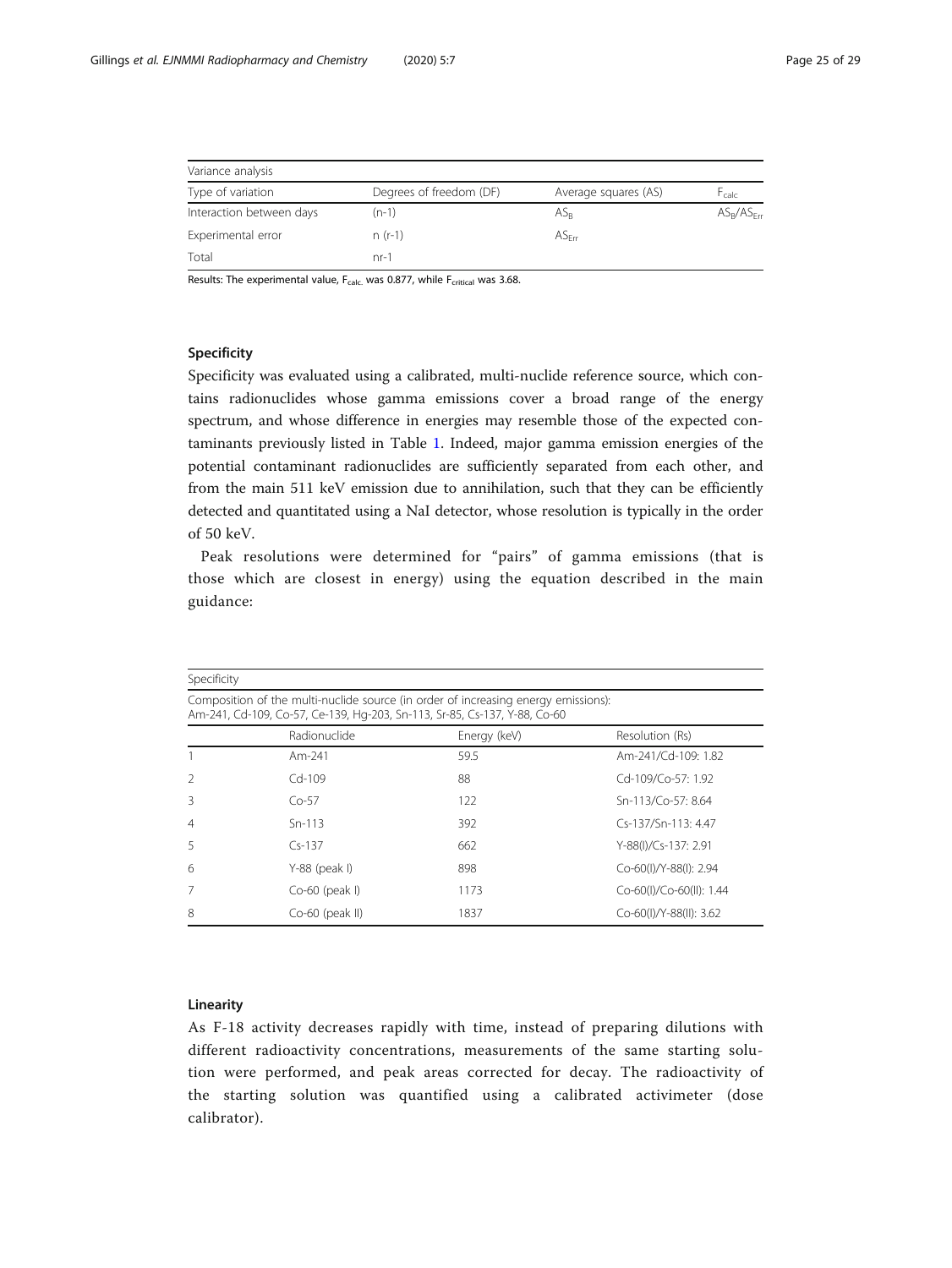| Linearity          |                                                      |                             |  |  |  |
|--------------------|------------------------------------------------------|-----------------------------|--|--|--|
|                    | Starting activity of [ <sup>18</sup> F]FLT: 16488 Bq |                             |  |  |  |
| Radioactivity (Bq) | Peak area (decay-corrected)                          | Correlation coefficient (R) |  |  |  |
| 16,487.67          | 4,421,627                                            | 0.999                       |  |  |  |
| 8629.16            | 2,314,149                                            |                             |  |  |  |
| 5644.31            | 1,513,678                                            |                             |  |  |  |
| 3712.19            | 995,526                                              |                             |  |  |  |
| 2241.00            | 654,623                                              |                             |  |  |  |
| 1615.31            | 433,190                                              |                             |  |  |  |
| 1054.80            | 282,874                                              |                             |  |  |  |
| 694.55             | 186,263                                              |                             |  |  |  |
| 460.02             | 123,367                                              |                             |  |  |  |
| 300.05             | 80,468                                               |                             |  |  |  |
| 194.77             | 71,629                                               |                             |  |  |  |
| 130.72             | 35,057                                               |                             |  |  |  |

# Quantification limit

The quantification limit was estimated using two reference sources of Co-58  $(t_{1/2} = 70.86$  d) and Co-57  $(t_{1/2} = 271.74$  d), respectively. Six measurements were performed with each of the two calibrated sources.

| Intermediate Presicion |                          |                          |  |  |
|------------------------|--------------------------|--------------------------|--|--|
| Mesurement no.         | Co-57 radioactivity (Bq) | Co-57 radioactivity (Bq) |  |  |
| 1                      | 34.41                    | 198.54                   |  |  |
| 2                      | 36.89                    | 182.17                   |  |  |
| 3                      | 37.60                    | 182.81                   |  |  |
| $\overline{4}$         | 34.66                    | 184.41                   |  |  |
| 5                      | 37.47                    | 182.45                   |  |  |
| 6                      | 30.98                    | 177.46                   |  |  |
| Average                | 35.34                    | 184.64                   |  |  |
| Standard deviation     | 2.54                     | 7.20                     |  |  |
| $CV\%$                 | 7.2                      | 3.9                      |  |  |

Based on these results, the limit of quantification is estimated to be 185 Bq. This will easily allow for detection of any significant radionuclidic impurities to ensure the product meets the specification for radionuclidic purity at the end of its shelf life (99.9%).

# Range

The applicable measurement range was defined based on the assessment of linearity and limit of quantification. The upper activity limit is determined by the intrinsic characteristics of detector response, which is known to be linear provided that deadtime does not exceed 5%. This experimentally corresponds to a value of ca. 16 kBq. The lower limit is set at 185 Bq based on the estimated limit of quantification.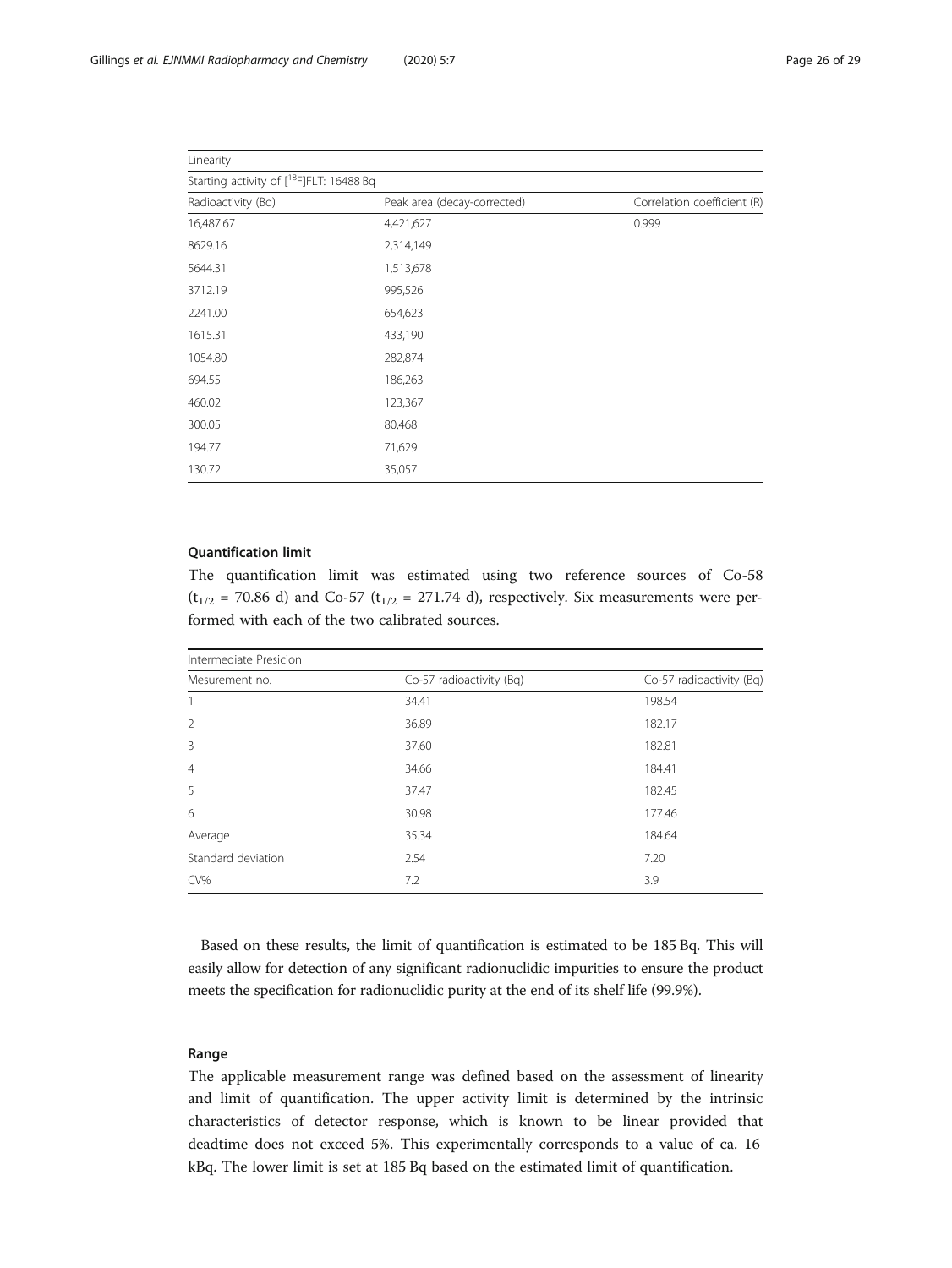# Summary of results

A summary of the validation results can be seen below.

| Validation result summary |                                              |          |                    |                       |
|---------------------------|----------------------------------------------|----------|--------------------|-----------------------|
| Test Parameter            | Acceptance Criteria                          |          | Result             |                       |
| Accuracy                  | Recovery 90-110%                             |          | Measurement        | Recovery              |
|                           |                                              |          | $\mathbf{1}$       | 104.7%                |
|                           |                                              |          | $\overline{2}$     | 106.9%                |
|                           |                                              |          | 3                  | 103.5%                |
|                           |                                              |          | $\overline{4}$     | 106.6%                |
|                           |                                              |          | 5                  | 104.2%                |
|                           |                                              |          | 6                  | 104.2%                |
| Repeatability             | 6 repetitions using [ <sup>18</sup> F]FLT, 3 | %CV ≤5%  | Radioactivity      | %CV                   |
|                           | different activities                         |          | 370 Bg             | 0.86%                 |
|                           |                                              |          | 1320 Bq            | 0.52%                 |
|                           |                                              |          | 3021 Bq            | 0.30%                 |
| Intermediate Precision    | $F_{calc}$ < $F_{critical}$                  |          | $F_{calc} = 0.877$ | $F_{critical} = 3.68$ |
| Specificity               | Resolution of $>$ 1 between peaks            |          | Peak Pair          | <b>Rs</b>             |
|                           |                                              |          | Am-241/Cd-109      | 1.82                  |
|                           |                                              |          | Cd-109/Co-57       | 1.92                  |
|                           |                                              |          | Sn-113/Co-57       | 8.64                  |
|                           |                                              |          | Cs-137/Sn-113      | 4.47                  |
|                           |                                              |          | Y-88(I)/Cs-137     | 2.91                  |
|                           |                                              |          | Co-60(I)/Y-88(I)   | 2.94                  |
|                           |                                              |          | Co-60(I)/Co-60(II) | 1.44                  |
|                           |                                              |          | Co-60(I)/Y-88(II)  | 3.62                  |
| Limit of Quantification   | Reported value                               |          | 185 Bq             |                       |
| Linearity                 | 12 samples of F-18                           | R > 0.99 | $R = 0.999$        |                       |
| Range                     | Reported value                               |          | 185 Bq - 16 kBq    |                       |

# Conclusions

The validation results have demonstrated that the method is acceptable with respect to the various test parameters and thus fit for purpose. The method is sensitive and accurate enough to enable determination of the radionuclidic purity of  $[18F]$ fluorodeoxythymidine with respect to long-lived radionuclides, in order to comply with the specifications for this preparation in the European Pharmacopoeia.

#### Acknowledgements

This guideline was brought to the attention of the relevant EANM Committees and the National Societies of Nuclear Medicine. The comments and suggestions from the EANM Infection & Inflammation and Radiation Protection Committees and the German and Belgian National Societies are highly appreciated and have been considered for this guideline.

#### Liability statement

This guideline summarizes the views of the EANM Radiopharmacy Committee. It reflects recommendations for which the EANM cannot be held responsible. The recommendations should be taken into the context of good practice of nuclear medicine and do not substitute for national and international legal or regulatory provisions.

#### Authors' contributions

All authors made substantial contributions to the conception, writing and review of this manuscript. All authors also read and approved the final manuscript.

Useful discussions and comments on this guideline by the European Pharmacopoeia expert group no. 14 (radioactive preparations) are highly appreciated.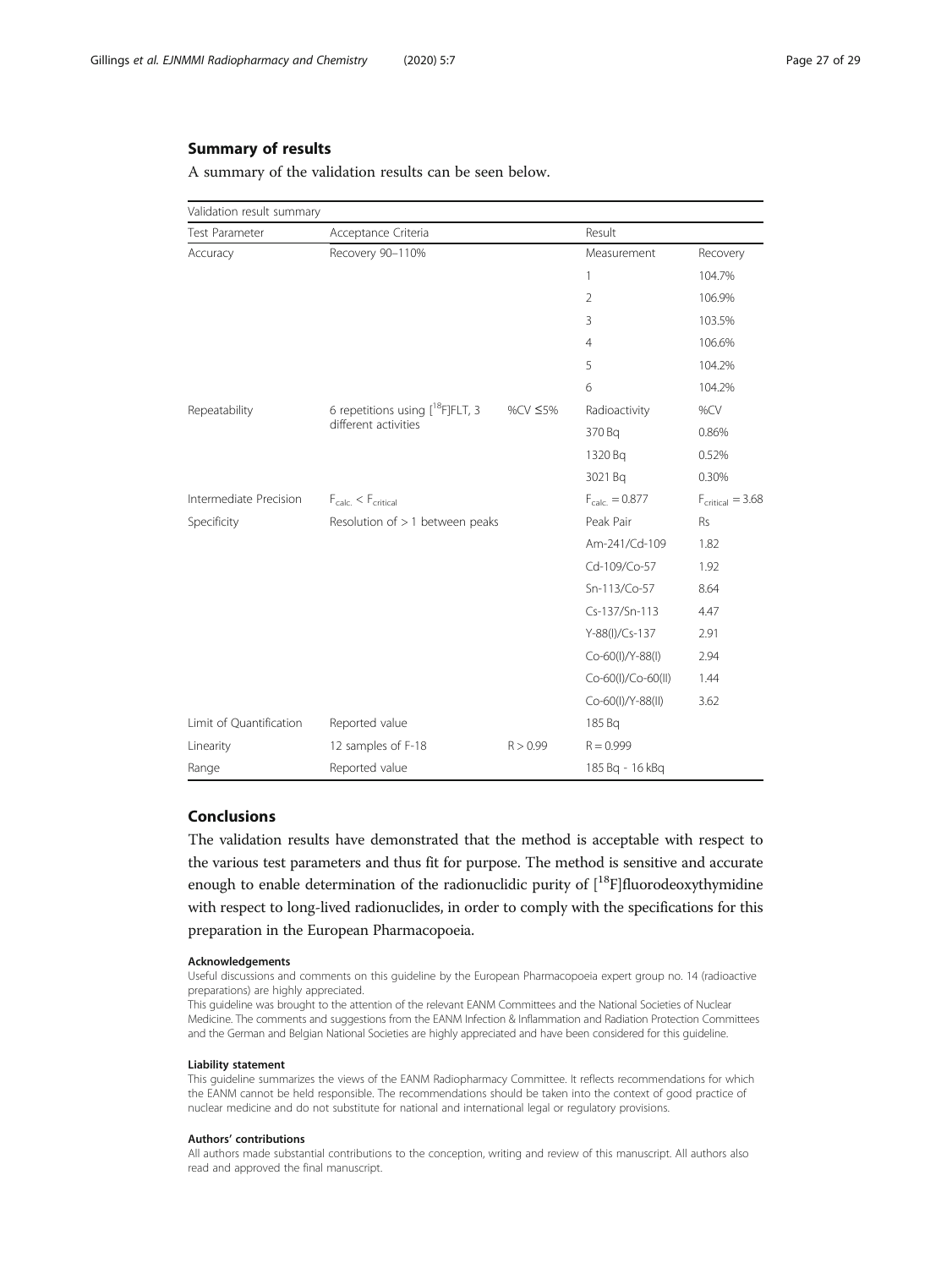#### Funding

Not applicable.

#### Availability of data and materials

Not applicable.

# Ethics approval and consent to participate

Not applicable.

#### Consent for publication

Not applicable.

#### Competing interests

The authors declare that they have no competing interests.

# Glossary

#### **Accuracy**

The accuracy of an analytical procedure expresses the closeness of agreement between the value which is accepted either as a conventional true value or an accepted reference value and the value found. This is sometimes termed trueness.

# Analytical procedure

The analytical procedure refers to the way of performing the analysis. It should describe in detail the steps necessary to perform each analytical test. This may include but is not limited to: the sample, the reference standard and the preparation of reagents, use of the apparatus, generation of the calibration curve, use of the formulae for the calculation, etc.

#### Detection limit

The detection limit of an individual analytical procedure is the lowest amount of analyte in a sample which can be detected but not necessarily quantified as an exact value. This is normally expressed as limit of detection (LOD). Linearity

The linearity of an analytical procedure is its ability (within a given range) to obtain test results which are directly proportional to the concentration (amount) of analyte in the sample.

# Precision

The precision of an analytical procedure expresses the closeness of agreement (degree of scatter) between a series of measurements obtained from multiple sampling of the same homogeneous sample under the prescribed conditions. Precision may be considered at 3 levels: repeatability, intermediate precision and reproducibility. The precision of analytical procedure is usually expressed as the variance, standard deviation or coefficient of variation of a series of measurements.

#### Repeatability

The repeatability of an individual analytical procedure expresses the precision under the same operating conditions over a short time interval. Repeatability is also termed intra-assay precision.

#### Intermediate precision

The intermediate precision of an individual analytical procedure expresses within laboratory variations: different days, different analysts, different equipment, etc.

#### Reproducibility

The reproducibility of an individual analytical procedure expresses the precision between laboratories (collaborative studies, usually applied to standardisation of methodology).

# Quantification limit

The quantification limit of an individual analytical procedure is the lowest amount of analyte in a sample which can be quantitatively determined with suitable precision and accuracy. The quantification limit is a parameter of quantitative assays for low levels of substances in sample matrices and is used particularly for the determination of impurities and/or degradation products. This is normally expressed as limit of quantification (LOQ).

#### Radioactivity (assay, content or potency)

(Assay, content or potency): Quantitative determination of radionuclide decay over time. For non-spectrometric methods of measurement of radioactivity like using ionization chambers, solid-state detectors (scintillation or semiconductors) and liquid scintillation, the detectors are in general unable to fully discriminate all radiations coming from different radionuclides. Thus, the reliability of these radioactivity measurements methods requires the assurance of the absence of interfering radionuclides (radionuclidic purity) or their relative contribution to the measurement results.

#### Radiochemical purity

The radiochemical purity of a radiopharmaceutical preparation represents that fraction of the radionuclide present in its stated chemical form.

#### Radionuclidic purity

The radionuclidic purity of a radiopharmaceutical preparation represents the proportion of the total radioactivity that is present as the required radionuclide.

#### Range

The range of an analytical procedure is the interval between the upper and lower concentration (amounts) of analyte in the sample (including these concentrations) for which it has been demonstrated that the analytical procedure has a suitable level of precision, accuracy and linearity.

#### Recovery

This term denotes the obtained result from an analytical procedure with respect to the true value of the sample under analysis and is often given as a percentage.